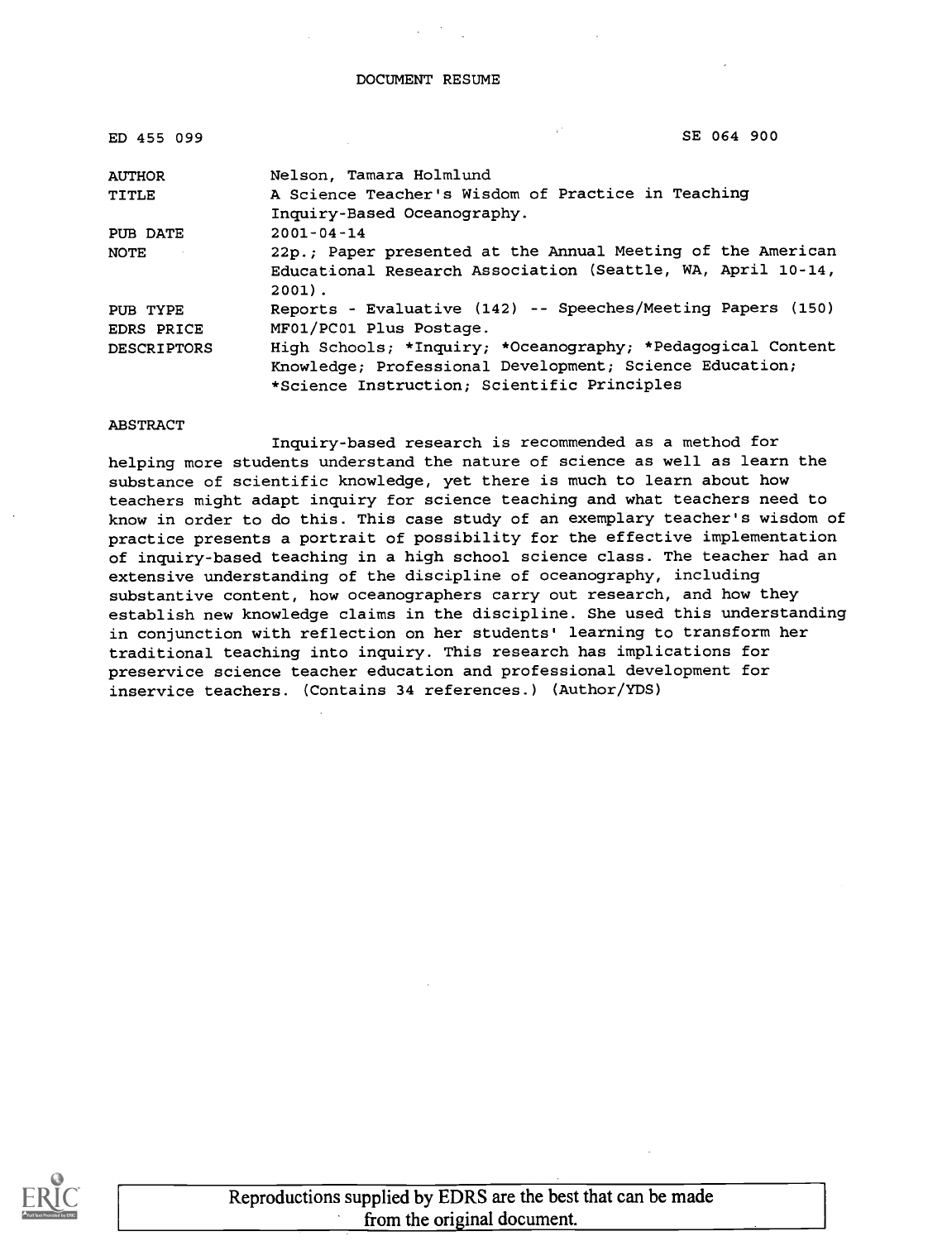#### Paper presented to the Annual Conference of the American Educational Research Association, Seattle, Washington, April 14, 2001

PERMISSION TO REPRODUCE AND DISSEMINATE THIS MATERIAL HAS BEEN GRANTED BY

TO THE EDUCATIONAL RESOURCES<br>INFORMATION CENTER (ERIC)<br>1

U.S. DEPARTMENT OF EDUCATION Office of Educational Research and Improvement<br>DUCATIONAL RESOURCES INFORMATION CENTER (ERIC) ocument has been reproduced as received from the person or organization originating it. Minor changes have been made to improve reproduction quality.

Points of view or opinions stated in this document do not necessarily represent official OERI position or policy.

A Science Teacher's Wisdom of Practice in Teaching Inquiry-Based Oceanography

Tamara Holmlund Nelson University of Washington College of Education 210 Miller Hall Seattle, WA 98195 tamarnel@u.washington.edu

Abstract: Inquiry-based research is recommended as a method for helping more students understand the nature of science as well as learn the substance of scientific knowledge. Yet there is much to learn about how teachers might adapt inquiry for science teaching, and what teachers need to know in order to do this. This case study of an exemplary teacher's wisdom of practice describes an portrait of possibility for the effective implementation of inquiry-based teaching in a high school science class. The teacher had an extensive understanding of the discipline of oceanography, including substantive content, how oceanographers carry out research, and how they establish new knowledge claims in the discipline. She used this understanding in conjunction with reflection on her students' learning to transform her traditional teaching to inquiry. This research has implications for preservice science teacher education and professional development for inservice teachers.

١

 $\Omega$  $\sigma$ 

 $\overline{2}$ 

 $\ddot{\mathbf{t}}$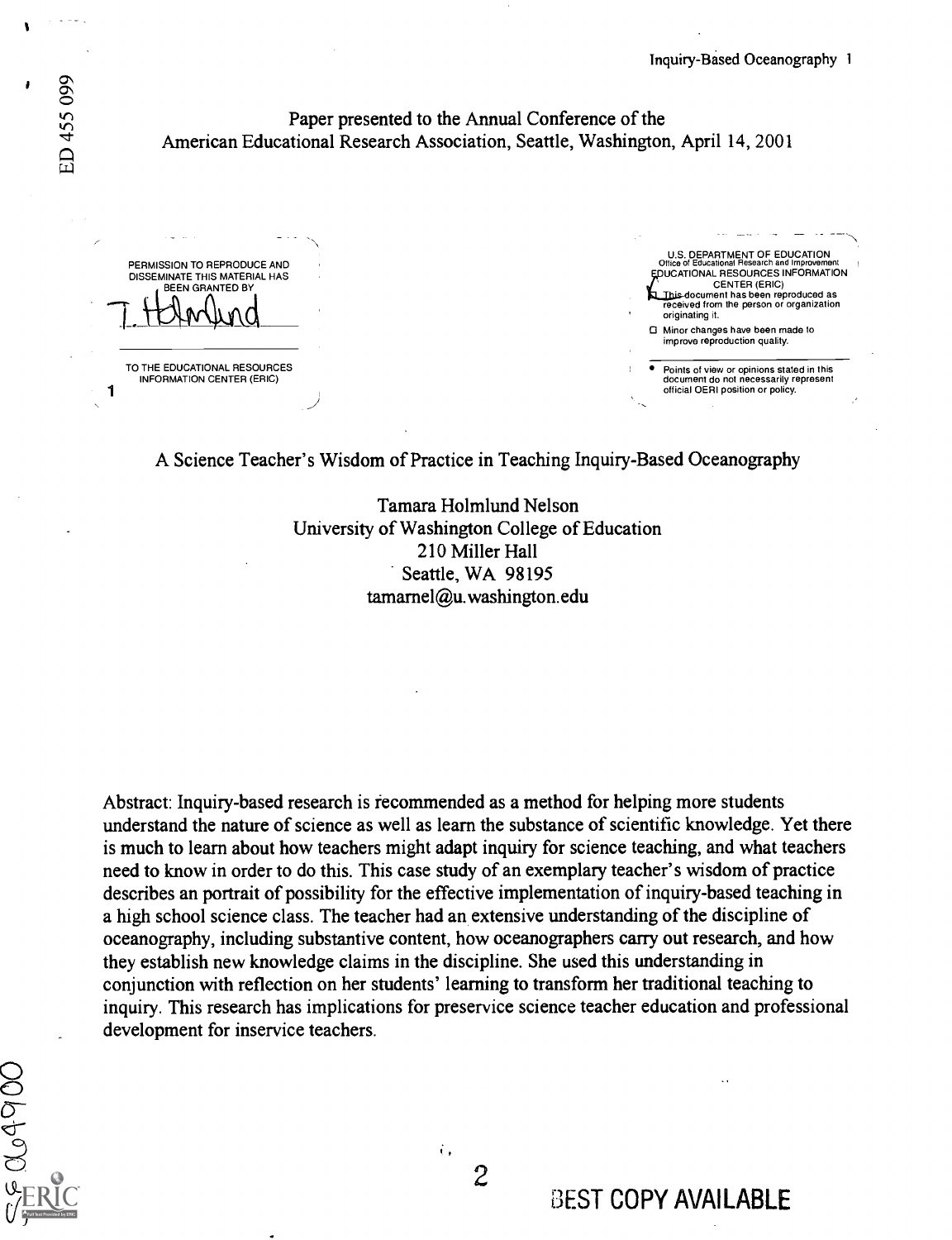ı

## **Introduction**

"Go into this with that questioning mode. Say I wonder why, why could this be. . . .Your first task is to kind of look and question." These were the instructions from a high school oceanography teacher to her students as they headed out onto the beach for a first attempt at developing their own research project. I was along, in a questioning mode myself, to try and understand how a teacher uses inquiry-based science teaching to engage students in doing and learning science. What does inquiry mean—is it the same as discovery or hands-on learning? Would there be substantive learning by students? Does inquiry let the teacher off the hook, so to speak, as students become responsible for finding out for themselves? What does a teacher have to know and do to use inquiry in a meaningful way?

There are many questions associated with the contemporary call for infusing inquiry into science classrooms. Inquiry is promoted in contemporary science education reform as a way to help more young people understand scientific principles and concepts as well as the nature of science—its social and epistemological characteristics (American Association for the Advancement of Science, 1990; National Research Council, 1996). Yet, inquiry-based teaching and learning "is not easily described" (American Association for the Advancement of Science, 1990). While more images of inquiry in K-12 classrooms are emerging in the literature (see, for example Minstrell & van Zee, 2000; National Research Council, 2000), there is still much to understand about how teachers might adapt inquiry for science teaching and what teachers need to know in order to do this.

In undertaking this study of a secondary science teacher, Liz Dietrich<sup>1</sup>, I hoped to learn more about what inquiry might look like in a high school classroom. Also, based on the theory that inquiry might bring more students into science, I explored her engagement of girls who have done poorly in other science courses. That work is reported in another paper (Holmlund Nelson, 2000). In this paper, I focus on the knowledge base this teacher drew upon in order to implement an inquiry approach to teaching and learning oceanography. Liz's teaching provides "an image of the possible" (Shulman, 1983) for the effective implementation of inquiry-based teaching in a high school science class. As Liz taught for years in a traditional manner, relying upon textbooks, lectures, and recipe-like laboratory activities, understanding the knowledge base she drew from to transform her teaching can inform professional development related to helping teachers shift to inquiry-based teaching.

In this paper I report on the following two research questions:

- 1. What is the knowledge base this high school science teacher drew upon in order to teach an inquiry-based oceanography course?
- 2. How did she transform this knowledge to develop and implement an authentic and engaging inquiry-based oceanography curriculum?

## Background

The current call for the incorporation of inquiry into K-12 classrooms focuses on inquiry as a "constellation of teaching strategies that can facilitate learning about scientific inquiry,

 $<sup>1</sup>$  All participant names are pseudonyms  $<sup>3</sup>$ </sup></sup>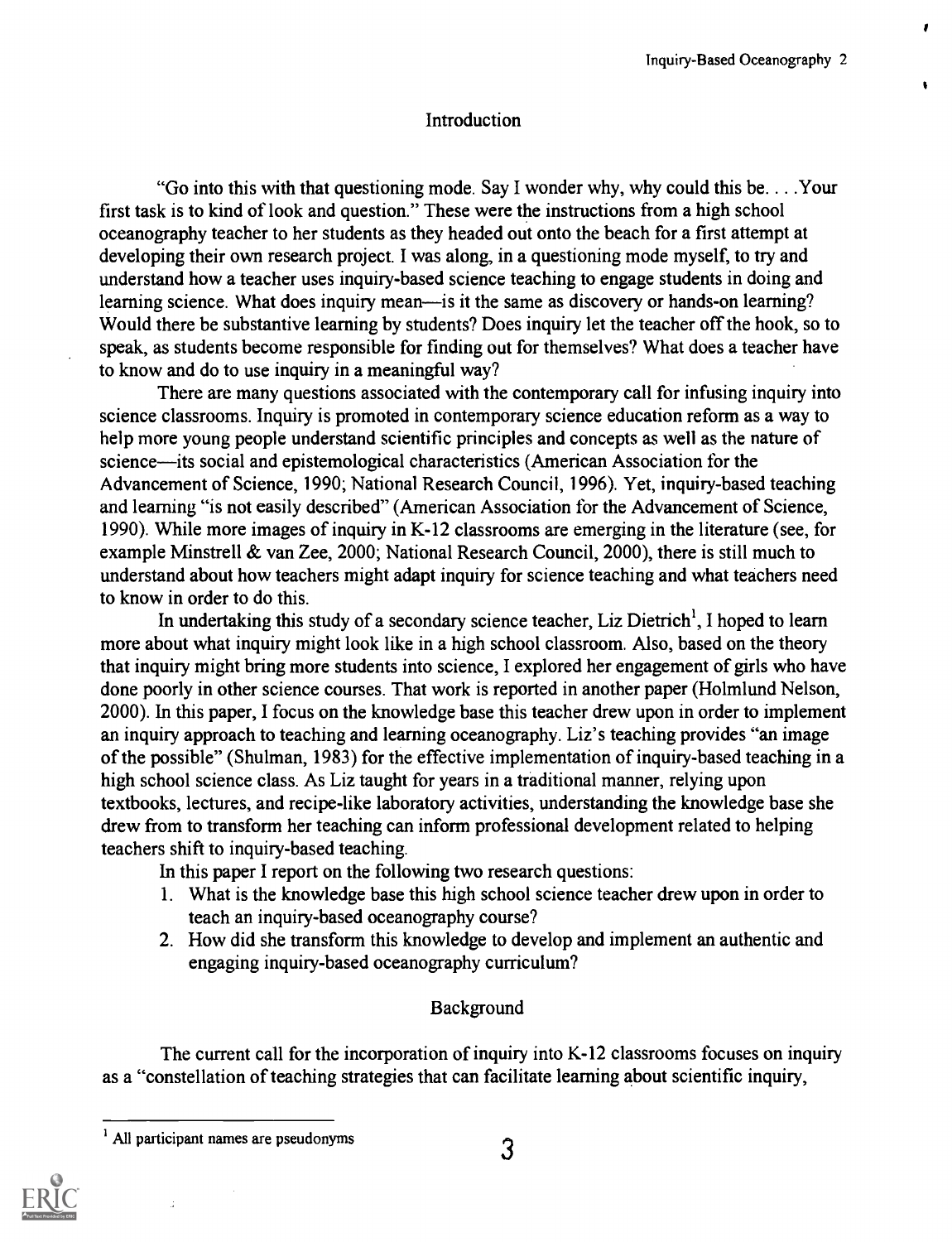developing the abilities of inquiry, and understanding scientific concepts and principles" (Bybee, 2000, p. 37). Thus, classroom inquiry is not only a teaching method, it is an approach to learning about scientific knowledge as well as the nature of science (American Association for the Advancement of Science, 1990). In order to engage their students in authentic ways of learning about science and scientific content teachers themselves must possess an understanding of the nature of science—how scientists go about constructing and accepting scientific knowledge.

#### Inquiry-Based Teaching and the Nature of Science

Exemplary teachers understand not only the content of their subject matter, but its culture and context, its particular discourse, and how it is practiced (Wilson & Wineburg, 1993). Exemplary science teachers, therefore, know more than scientific principles, facts, and concepts. They also understand the nature of science—for example, how scientists do their work, how scientific knowledge comes to be accepted, or when and why scientific knowledge is subject to change. Medawar (cited in Shapiro, 1996) emphasizes the difference between "the procedures of science—adventures of thought and strategies of inquiry that go into the advancement of learning—and, on the other hand, the substantive body of knowledge that is the outcome of this complex endeavor" (p. 536). Shapiro (1996) points out that most students learn the substantive body of knowledge, what Latour called "science that knows (ready-made science)" and get little, if any, opportunity to engage in the science "that does not yet know (science in the making)" (Latour, 1987). Understanding "science in the making," or the nature of science, as well as being deeply familiar with the substantive body of knowledge in a scientific discipline are facets of scientific literacy. Teachers themselves must be scientifically literate in order to help their students achieve this goal.

The nature of science refers to "the epistemological commitments underlying the activities of science" (Abd-El-Khalick, Bell, & Lederman, 1998, p. 418). It is generally accepted in the literature that there is no one scientific method that all scientists employ in their pursuit of knowledge about the natural world (Finley & Pocovi, 2000, in Minstrell). Instead, scientific inquiry is recognized as a diverse process, "from mental introspection to electronic computation, from quantitative measurement to speculative inference" (Ziman, 2000, p. 14). Yet, traditionally the enacted K-12 science curriculum focuses predominantly on the transmission of scientific knowledge and memorization of this by students. Duschl speaks to the importance of helping students learn not only scientific knowledge, "the prevailing knowledge claims or views of science" (p. 56), but also "why science believes what it does and how science has come to think that way" (p. 57). An understanding of the nature of science contributes to the transformation of teaching centered around the traditional, step-wise scientific method to inquiry-based teaching (Bybee, 2000).

Teachers' understandings of "the processes by which scientists validate knowledge" (Gallagher, 1991, p. 125) are shaped by the ways in which they learn science. Work by Palmquist and Finley (1997) with preservice (i.e. prospective) teachers supports the idea that teachers have few opportunities to experience and discuss the nature of science, and this affects how they teach science. Gallagher (1991) concluded from his study of preservice and practicing teachers that their images of science teaching and their understanding of the nature of science were largely built upon their experiences as students in college science courses. Unfortunately, the focus of instruction in most college science classes is on the rapid transmission of established knowledge.



4

 $\bar{\mathbf{t}}$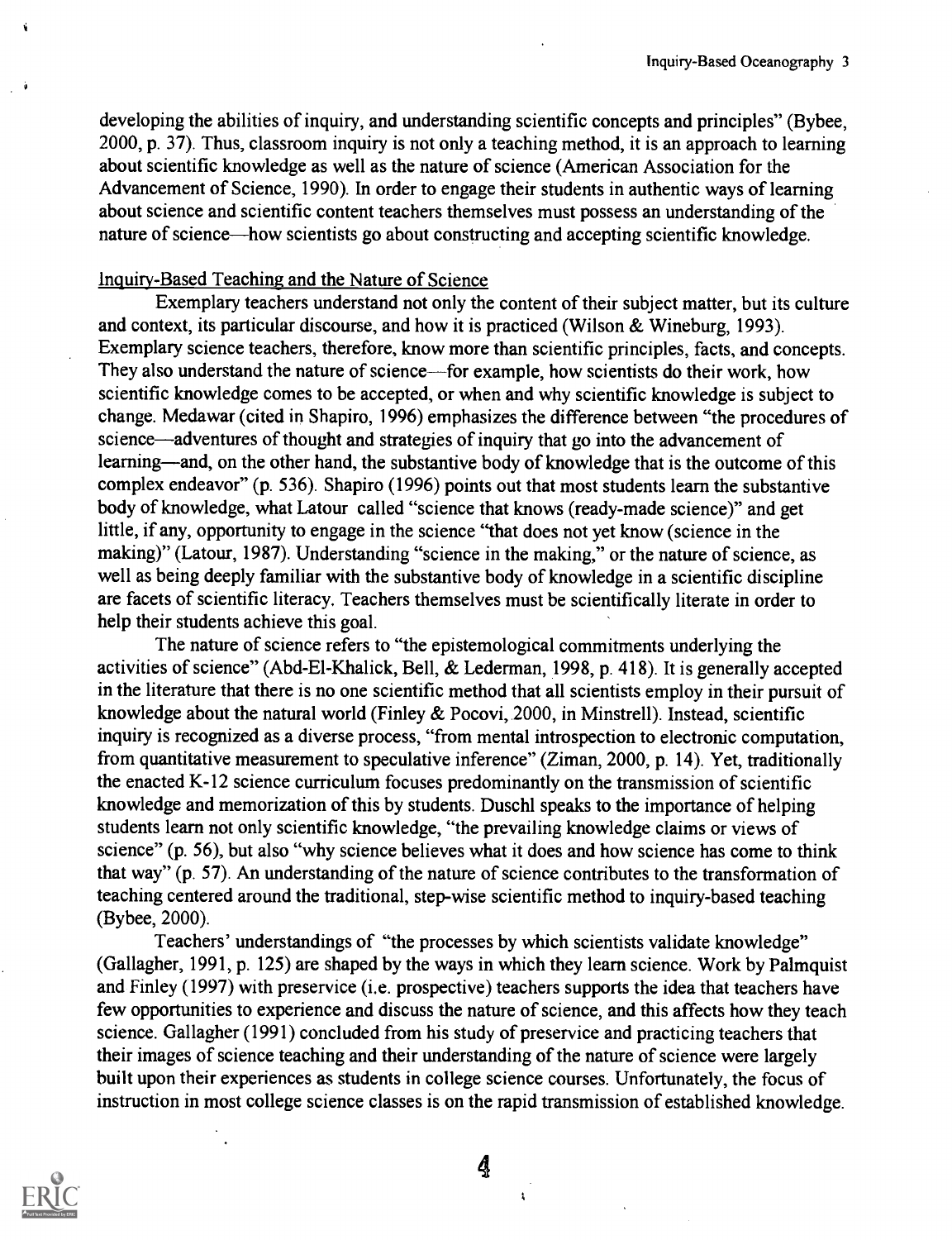Very little, if any, time is devoted to learning how scientific knowledge develops and comes to be accepted. This has serious implications for the implementation of inquiry-based curricula. Inquiry in the Science Classroom

Inquiry-based teaching can be implemented from different points along a continuum, from structured or guided inquiry to open exploration (National Research Council, 2000; Sutman, Schmuckler, Priestley, & Priestley, 2000). Although a clear understanding of how to translate scientific inquiry into meaningful classroom activities is ill-defined, essential components can be identified (Marx, Blumenfeld, Krajcik, & Soloway, 1997; Moscovici & Holmlund Nelson, 1998). Whether the inquiry is highly structured by the teacher or more openended, scientific questions emanating from observations of phenomena or personal experiences are primary. Time must be provided for students to work with possible hypotheses or generate their own, and to develop experiments or conduct research to test these. Students should be encouraged to reflect on their evidence to understand its significance and the further questions it poses, as well as rely on their evidence to develop explanations and examine the limitations of their study. Wells (1995) emphasizes that reflection on their research helps students organize and construct meaning. Collaborative group work and whole class discussions or presentations create authentic opportunities for students to share their findings, question each others' results, and reflect on their knowledge, organize it, and construct personal meaning (Wells, 1995).

#### Conceptual Framework

#### Wisdom of Practice: An Examination of Teacher Knowledge

Teachers possess, as do all professionals, a knowledge base from which they develop their professional behaviors and decisions (Shulman, 1987; Wilson, Shulman, & Richert, 1990). Shulman (1986) poses three questions that frame this investigation of knowledge in science teaching: (a) What are the sources of teacher knowledge? (b) What does a teacher know and when did he or she come to know it? (c) How is new knowledge acquired, old knowledge retrieved, and both combined to form a new knowledge base? A teacher's "wisdom of practice" (Shulman, 1987) is built as she integrates her various types of knowledge, from multiple sources, to develop meaningful learning experiences, then transforms these based on the knowledge gleaned from implementing them.

Three categories of knowledge are of primary interest in this research: (a) disciplinary content knowledge, (b) knowledge about teaching and learning, (c) the fusion of these into pedagogical content knowledge. Disciplinary content knowledge includes an understanding of the facts, concepts, and organizing principles as well as the epistemology of the discipline. In science, teachers should know not only their own specialty area (biology, oceanography, physics, earth science) but have a good understanding of the interconnections amongst the many branches. Knowledge of the historical context and the interconnections to other disciplines is also important. A clear understanding of the epistemology or nature of science is essential; this focuses on the general question, "how does a scientist know?" (Ryan & Aikenhead, 1992, p. 567). Ryan and Aikenhead (1992) designate the following as relevant to an epistemology of science: (a) the meaning of science, (b) scientific assumptions, (c) values in science, (d) conceptual inventions in science, (e) the scientific method, (f) consensus making in science, and (g) characteristics of the knowledge produced in science. The sources of disciplinary knowledge often come from a teacher's undergraduate studies and from continued scholarly pursuits.

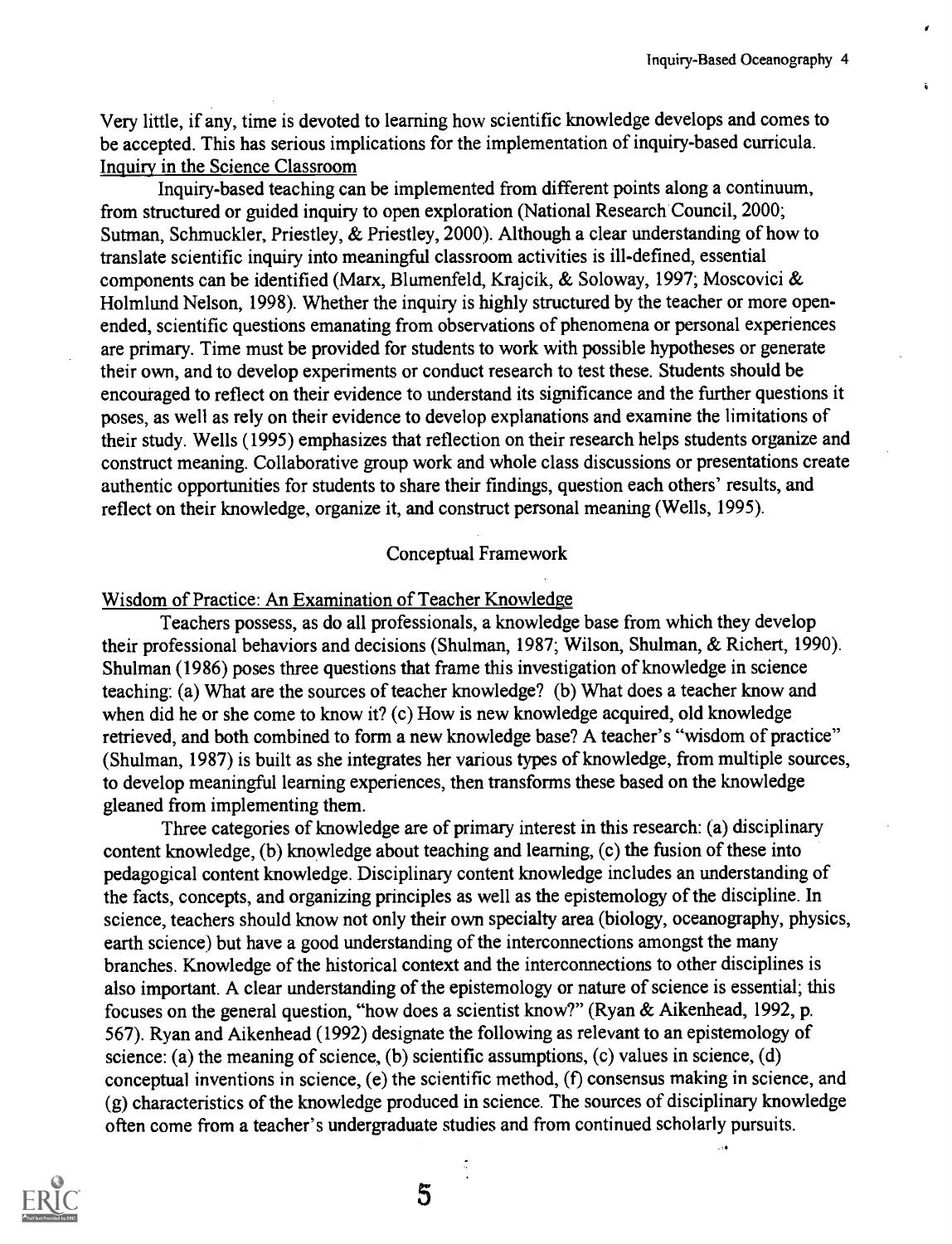Knowledge of teaching and learning also comes from a variety of sources and includes many different components. Sources used by teachers to build knowledge about teaching and learning includes teachers' experiences as students (Grossman, 1991; Lortie, 1975) and their formal studies (both completed and ongoing) in education. As teachers enter the field, other knowledge sources arise. These include professional organizations, committees within their schools and districts, curricular materials, and ongoing classroom experiences (Shulman, 1987).

The third category, pedagogical content knowledge, is of particular importance to this study. Pedagogical content knowledge involves a synthesis of all types of teacher knowledge to develop effective learning activities. Teachers should understand the commonly difficult constructs and misrepresentations in their discipline. Teachers should also know the learners in their classrooms, drawing upon "what there is in the child's present that is usable" (Dewey, 1902/1990, p. 201) as a referent for helping the student construct an understanding of the subject under study. Developing a repertoire of representations that serve to bridge the gap between students' inexperience and conceptual understanding involves pedagogical content knowledge (Shulman, 1987; Wilson et al., 1990). A science teacher develops particular activities and examples to help students understand abstract ideas such as the structure of matter. As students encounter these examples, the teacher will note what proves problematic and causes students' to form or reinforce previous misconceptions. She then must have at hand other examples or provide further experiences to help students attain a more scientifically accurate conceptualization. A teacher's pedagogical content knowledge enables her to transform disciplinary concepts and principles into accessible learning experiences that reflect the nature of the discipline as well as the content.

Pedagogical content knowledge becomes richer as teachers gain more experience and reflect on that experience in light of students' understandings. Shulman talks about the pedagogical reasoning and actions of a teacher and how these may be—should be—affected by her "wisdom of practice" (1987). Through reflection on students' work, discussion, and questions in relation to the learning activities provided, the teacher develops new understandings about learners and subject matter. This "accumulated lore of teaching experience" (Shulman, 1986, p. 10), i.e. the wisdom of practice, transforms pedagogical decisions and acts related to planning, instruction, and evaluation.

Schwab (1978) lays a foundation for the wisdom of practice work. He states: "How we teach will determine what our students learn" (p. 242). How a teacher represents the subject matter in the classroom affects the meanings students construct about the discipline itself (Wilson et al., 1990). An exemplary teacher transforms her subject matter knowledge into representations the students can relate to, without causing them to construct misleading conceptions. Schwab explains that knowledge should not be imparted to students as "truths out of nowhere but as conclusions from evidence, or decisions from thought about alternatives and their consequences" (p. 270). Related to this, students in science classes should be engaged in talking science. Lemke (1993) describes this as "observing, describing, comparing, classifying, analyzing, discussing, hypothesizing, theorizing, questioning, challenging, arguing, designing experiments, following procedures, judging, evaluating, deciding, concluding, generalizing, reporting, writing, lecturing, and teaching in and through the language of science" (p. ix). An exemplary teacher models the language of science while at the same time making it accessible. Thus, through reflection on the connections between how a lesson is taught and what students

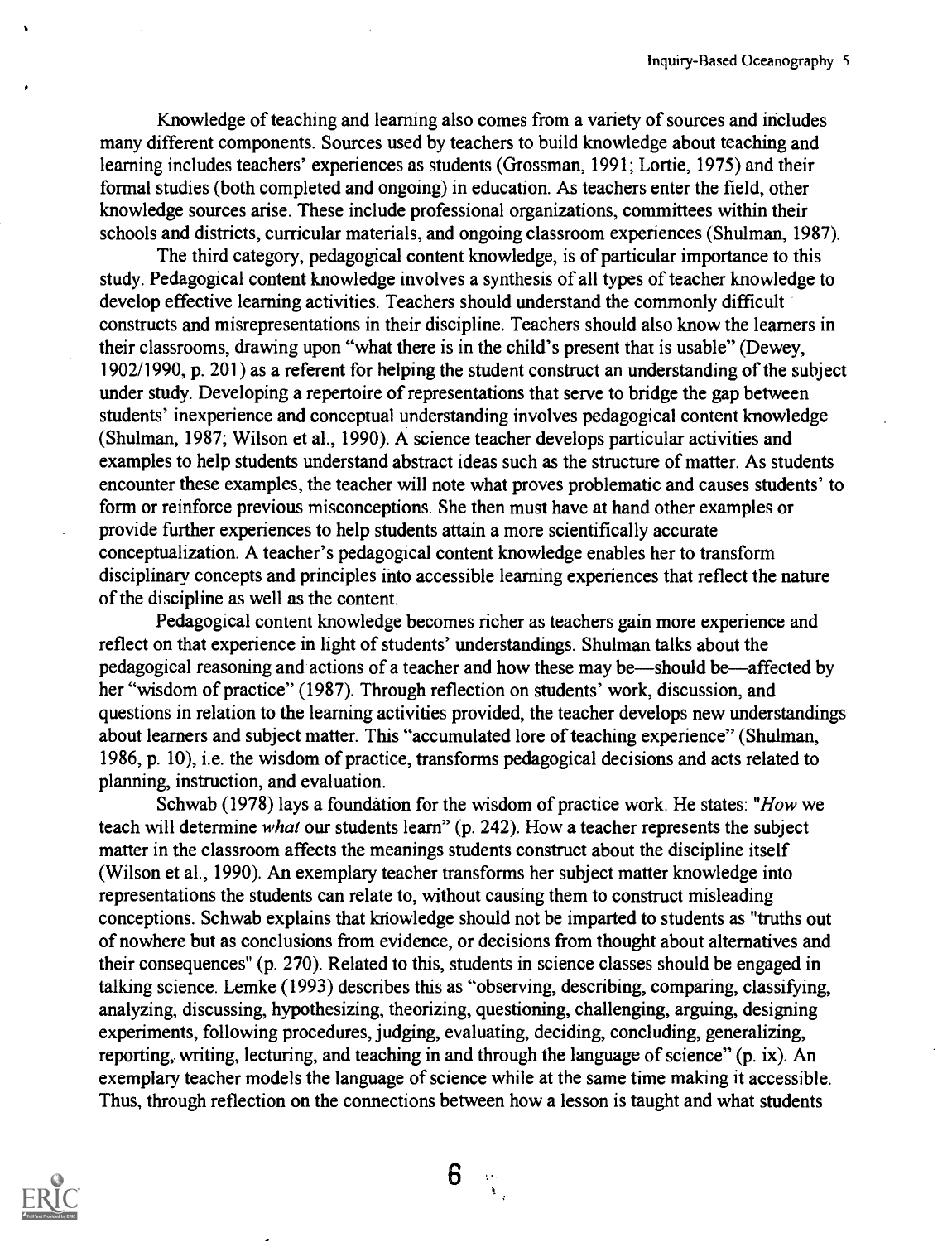learn, teachers construct and refine their wisdom of practice. This new comprehension provides additional knowledge for pedagogical decisions and actions.

Shulman (1987), in delineating the aspects of "pedagogical reasoning and action" (p. 15) provides a more focused frame through which to view teachers' work. He provides six categories in his model of a wisdom of practice:

- (a) Comprehension of disciplinary ideas and practices, within the discipline and in the context of a larger world.
- (b) Transformation of these ideas and practices into meaningful classroom activities, appropriate to student characteristics. This involves four areas of decision-making:
	- preparing the relevant knowledge into forms accessible to students;
	- developing appropriate representations of the concepts;
	- selecting instructional strategies that will best assist students; and,
	- adapting the above to meet specific needs of specific students.

(c) Instruction.

- (d) Evaluation of student understanding and of the instruction.
- (e) Reflection on the students' and on the teacher's own learning and efficacy.

(I) New comprehensions that provide for deeper understanding of teaching and learning. Shifting to inquiry involves much more than implementing a prescribed series of steps. Structuring opportunities for students to pose genuine questions about natural phenomena, design experiments, or learn to question ideas and scientific claims involves a different conceptualization of what is important to learn, how people learn, and how to teach for this type of learning. This sort of transformation is a process stemming from reflection and new understandings (Schon, 1983; Zeichner & Liston, 1996). A true transformation to inquiry-based teaching will result in authentic learning experiences that scaffold students' learning about scientific concepts as well as "science in the making."

#### Method and Analysis

This is a case study of an exemplary oceanography teacher, Liz Dietrich, and her students in three different classes over the course of two semesters: the second semester of 1999 and the second semester of 2000. This was a purposeful sampling of an unusual case, as is suggested for case studies (Creswell, 1998). This study provided an opportunity for an in-depth analysis of a science teacher who used inquiry-based teaching strategies and who was identified as exemplary by her principal, by receipt of numerous competitive grants and fellowships, and a state award for "Excellence in Education."

Data sources included: thirty-seven hours of participant observation and direct observation in one of the teacher's regular and two of her advanced oceanography classes; twenty seven hours plus two full days accompanying two different advanced classes on field trips; three semi-structured interviews and numerous informal interviews with the teacher over a period of one year; semi-structured interviews with thirteen students from the three different classes; documents such as scientific articles and study guides given by the teacher to the students; and, students' laboratory and project reports, journals, and other class work.

Classroom and field trip observations provided a picture of this teacher's pedagogy. Interviews and informal conversations with the teacher provided a forum for her to explain her goals for her students and her philosophy of teaching and sources of knowledge. These also

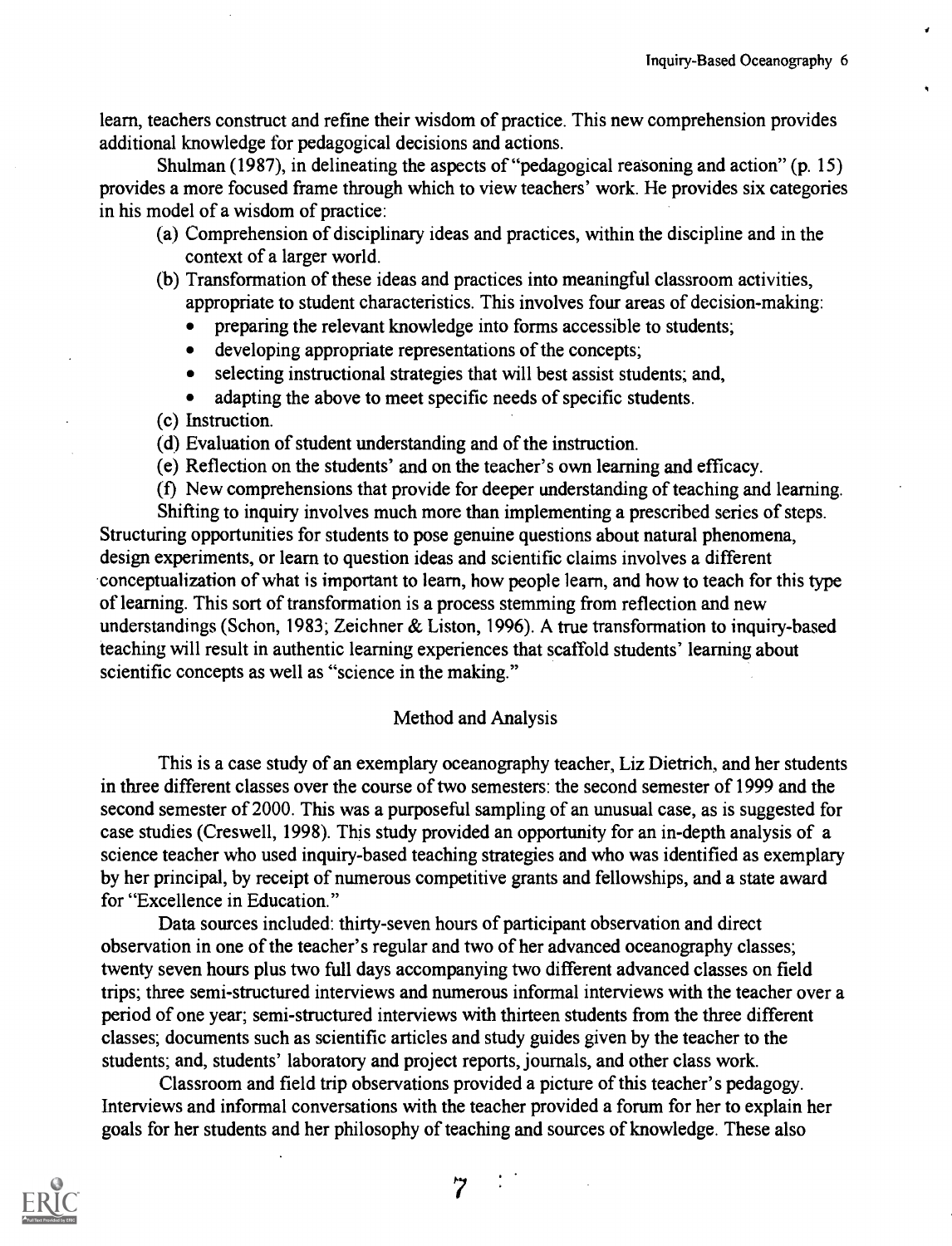provided a means to clarify my questions about the purposes of various activities, about her conception of inquiry, and her epistemology of science. Observations allowed me to see how she transformed her scientific knowledge into learning activities and how she nurtured relationships with her students. Interview questions with the students centered around what they found useful about the class, their conceptualizations of science, past experiences with formal and informal science, and how the teacher contributed to their learning. This study is limited by the inherent difficulty in eliciting the tacit knowledge a teacher possesses and determining how she then employs that knowledge in classroom practice.

Data were analyzed using Spradley's (1979) suggestions for domain searches to "isolate the fundamental units of cultural knowledge" (p. 142). From this, themes emerged and were developed into codes with major categories focusing on the sources and substance of the teacher's knowledge base. Subcategories included her substantive knowledge about science, her epistemology of science, her knowledge about pedagogy, and her knowledge and beliefs about learners. Another major category focused on the transformation of all types knowledge into pedagogical reasoning and actions. Coded data were sorted into various matrices and conceptual maps for analysis, as described by Miles and Huberman (1994).

#### Findings

Liz Dietrich's understanding of the nature of science and her deep knowledge about oceanography proved to be quite important to her ability to structure effective inquiry-based learning experiences. She integrated this scientific knowledge with her understanding of learners and pedagogy to facilitate her students' learning of oceanography concepts and scientific processes. Her pedagogical methods changed over the years as her wisdom of practice and her scientific knowledge became more extensive. Her wisdom of practice was built not only from her twelve years of teaching science, but also from her position as a novice researcher during summer field work with scientists, and insights gleaned from her work in developing curriculum for her classroom and a marine science center.

In the following sections I will describe Ms. Dietrich's knowledge in detail, both the sources she attributed to each type of knowledge and examples of the substance of that knowledge as evidenced in her teaching. Specifically, I will explore the sources and content of her substantive knowledge in science, her understanding of the nature of science, and her knowledge about teaching and learning. Once her knowledge base is established, I will show how she transformed this into an inquiry-based oceanography curriculum. In this sense I am using transformation to encompass all the elements she employed in her pedagogical decisions and actions—developing the curriculum, implementing and assessing it in view of her students' achievements, and reflecting frequently on its appropriateness and effectiveness. The synthesis of her various forms of knowledge into pedagogical decisions and actions reflects her pedagogical content knowledge as employed in the development of the regular and advanced inquiry-based oceanography courses.

### Sources and Substance of Liz Dietrich's Knowledge Base

Disciplinary content knowledge. Through interviews Liz and I tracked the development of her substantive knowledge of science, in general, and oceanography, in particular. Her extensive understanding of science was also evident in her teaching and classroom discourse.

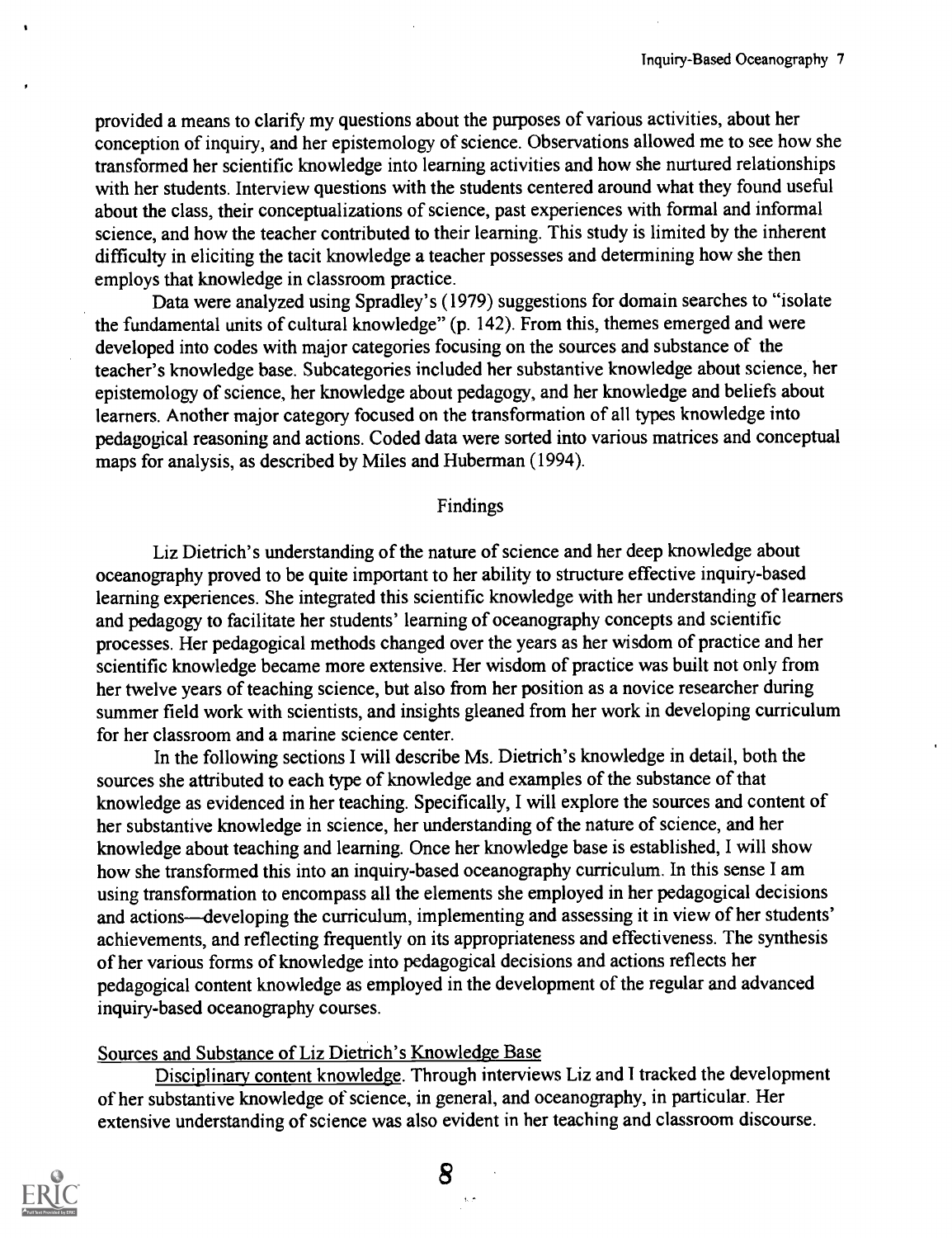Early in high school she developed a passion for science and took as many courses as were available. When she exhausted all the school had to offer, including biochemistry, she contracted to do an independent study with one of her teachers. She graduated as salutatorian of her class and was awarded an academic scholarship for girls going into science. She entered a large research university to study science and become a science teacher. She obtained a Bachelor of Science degree in biology, although by this point her interest centered on marine biology. After completing a fifth year to receive her teaching certification, she obtained her first position, teaching general science and biology. She maintained her interest in marine biology by taking on a summer job as director and instructor at a nearby marine science center. After four years she moved to a new job in a high school that allowed her to develop oceanography, geology, and astronomy courses. As she felt her understanding of geological and astronomical concepts was shallow, she took summer courses at nearby colleges to increase her knowledge. During this time she taught marine biology courses to adults at a local college and to children through summer institutes. She also obtained a Master's degree in science education.

The development of Ms. Dietrich's subject matter knowledge was not confined to college courses. To cultivate her own "passion for the natural world, especially the marine environment and its inhabitants" and to enrich her teaching, she jumped at every summer opportunity to work with scientists. This brought her to Hawaii to study volcanoes with vulcanologists and to the mid-Pacific on a NOAA ship to conduct research on game fish. She spent time in Florida studying coral reef ecology, and sailing in the San Juan Islands for further research on marine habitats. She spent two weeks at sea as a novice researcher working alongside biochemists, oceanographers, and geologists studying deep sea vents, and continues to be involved with this research. She currently is learning to use geographical information systems (GIS) in order to incorporate this tool into her classroom. Liz felt her experiences working with scientists and taking summer science courses improved her teaching, and gave her a richer understanding of how scientists do their work and a deeper understanding of oceanographic and geologic knowledge. When asked about what helped her improve as a teacher, she replied, "I guess the fact that I do continuing science education. . . . My first nine years of teaching I did something science-oriented every summer. I think it makes me a better teacher."

She went on to say that deep content knowledge is important to facilitate the shift from traditional, recipe-like labs to inquiry-based science:

I'll never forget [my student] said oceanography was so much harder than geology because, since I knew more I expected them to know more. That was before all my geology experience [with scientists]. But I found that really enlightening to think about, because it is, I mean, you have to understand. I mean, there's some basic things—like I think you have to have a degree in what you teach, because just to have a discussion has many facets. I think you need to have a pretty good understanding.

This is very similar to Grossman's (cited in Shulman, 1987) findings that teachers who had less confidence in their subject matter knowledge were more controlling in their classrooms than in the subjects where their subject matter knowledge was more extensive. In the first case, they used fewer questions, let students voice their own ideas less, and stuck more closely to the textbook. Liz recognized this phenomena in her own teaching, and pursued disciplinary knowledge so that she could structure her other courses as she did oceanography. In her inquirybased oceanography courses she was able to scaffold students' efforts to develop research questions and design experiments, avoiding the prescriptive tendency of most textbook based



9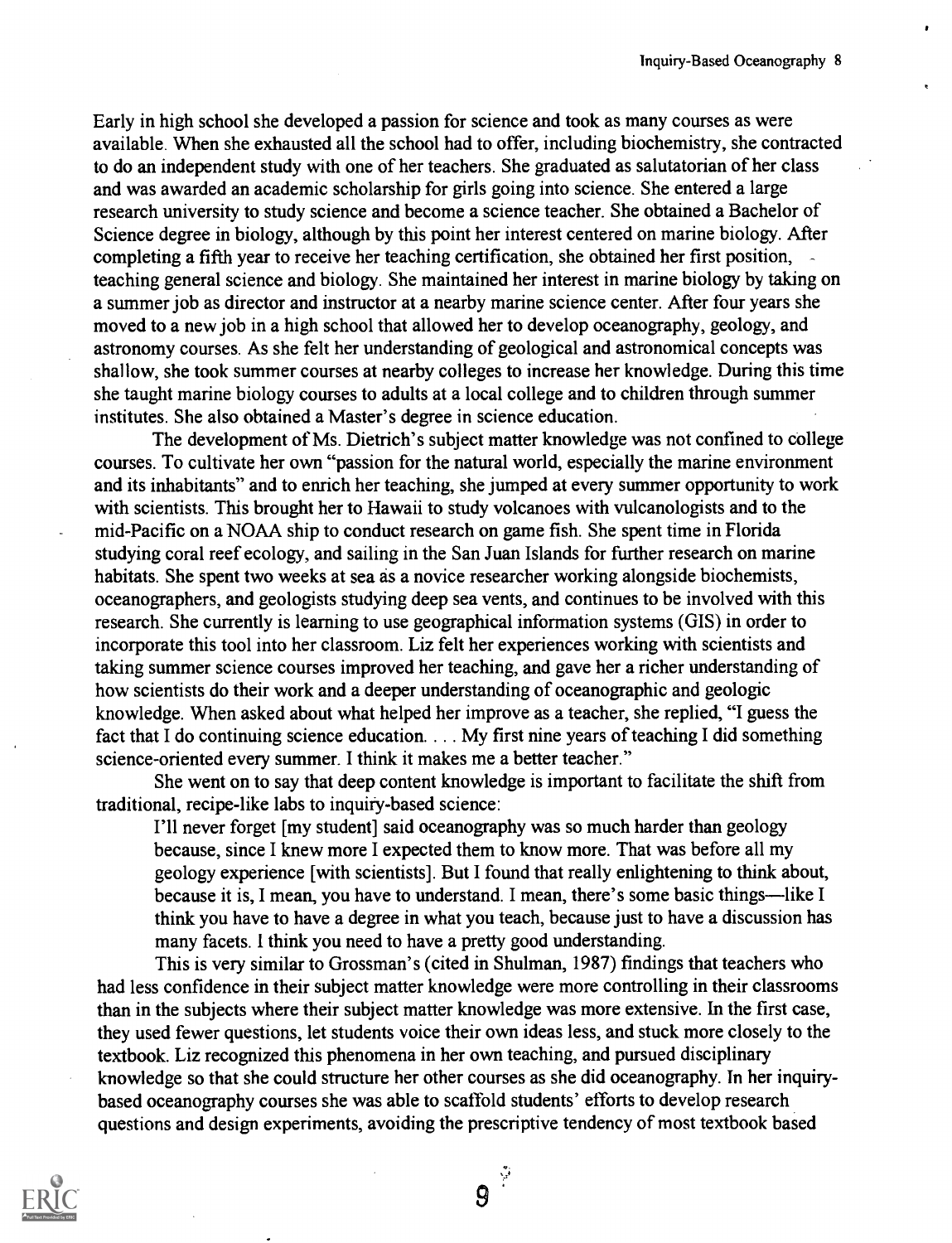science labs that tell students what to do and how to do it (and imply there is a particular outcome that should result). In the advanced class, especially, she drew on her knowledge of scientific content to guide students toward fruitful investigations. This also took pedagogical skill; I will discuss this further in the final section on her wisdom of practice.

Liz supported her continued work with scientists and her "constant wondering why" through scholarship. To prepare for advanced oceanography and to answer her personal questions, she read current research on such topics as the bleaching of coralline algae or the increased mortality of Orca whales, or theoretical work such as Jared Diamond's Guns, Germs, and Steel (1999). She emphasized she devotes time to these activities as it "satiates my own interest in science." Talking about an article she read on the settling of zooplankton, she exclaimed over the challenge it presented to her previous understanding:

I totally thought that it was "Yeah, they drift in on the high tide and if they're too high they dry out, if they're too low they get eaten and boom, that's the band of barnacles! Which is how I'd been teaching for many years! And so then I pull out, I found this article on preferential settling on most of the zooplankton in the intertidal zone, where they can choose where they settle. And most of their settling is where adults, particularly where the adults got scraped off. And so they could even, once they start, when they're tasting their way, I mean they're literally tasting for, it appears to be just molecules. When they made slurry, a milkshake out of the barnacle glue, the babies were still able to find it. It's just totally a trip.

I watched her subsequently share this article with her students, helping them interpret "the techiness of reading that article, that's written by scientists so deciphering the language is harder for them" and sharing her excitement over this new idea.

It was obvious that Liz drew upon multiple sources for her scientific knowledge. Importantly, her knowledge was not stagnant. She did not rely solely on the content of her college courses or on available textbooks for her subject matter knowledge. By keeping up to date on current research in her areas of interest she brought new questions, findings, and scientific debates to her students. Wineburg (1997) spoke about this as generative knowledge, important to exemplary teaching. Not only did this better ensure that her students would encounter the most recent thinking in the discipline, her ongoing learning served as a model for her students. As Wineburg discussed, subject matter knowledge goes beyond breadth and depth. Liz Dietrich's knowledge of oceanographical concepts encompassed more than knowledge of a broad array of facts about oceanic processes or relationships. It included more than a large amount of understanding about any one particular topic, say Orca whales in the Pacific Northwest. Her knowledge base was dynamic, continually changing as she learned more about the topics she thought she knew deeply, or when she learned about the nature of science through her immersion in scientific research.

From her early foundations in high school to her ongoing summer experiences working as a teacher/researcher with scientists, the foundation of her knowledge was firmly grounded in understanding how scientific questions are pursued and, especially, how new scientific knowledge becomes established as part of the canon. She attributed her work with scientists in the field to her deeper conceptualization of the nature of scientific inquiry:

It was just very powerful, seeing science. [I've learned] that there are no right answers. Doing science myself and working with scientists who, basically their hypotheses are wrong and their questions lead to more questions. You don't get the right, definitive

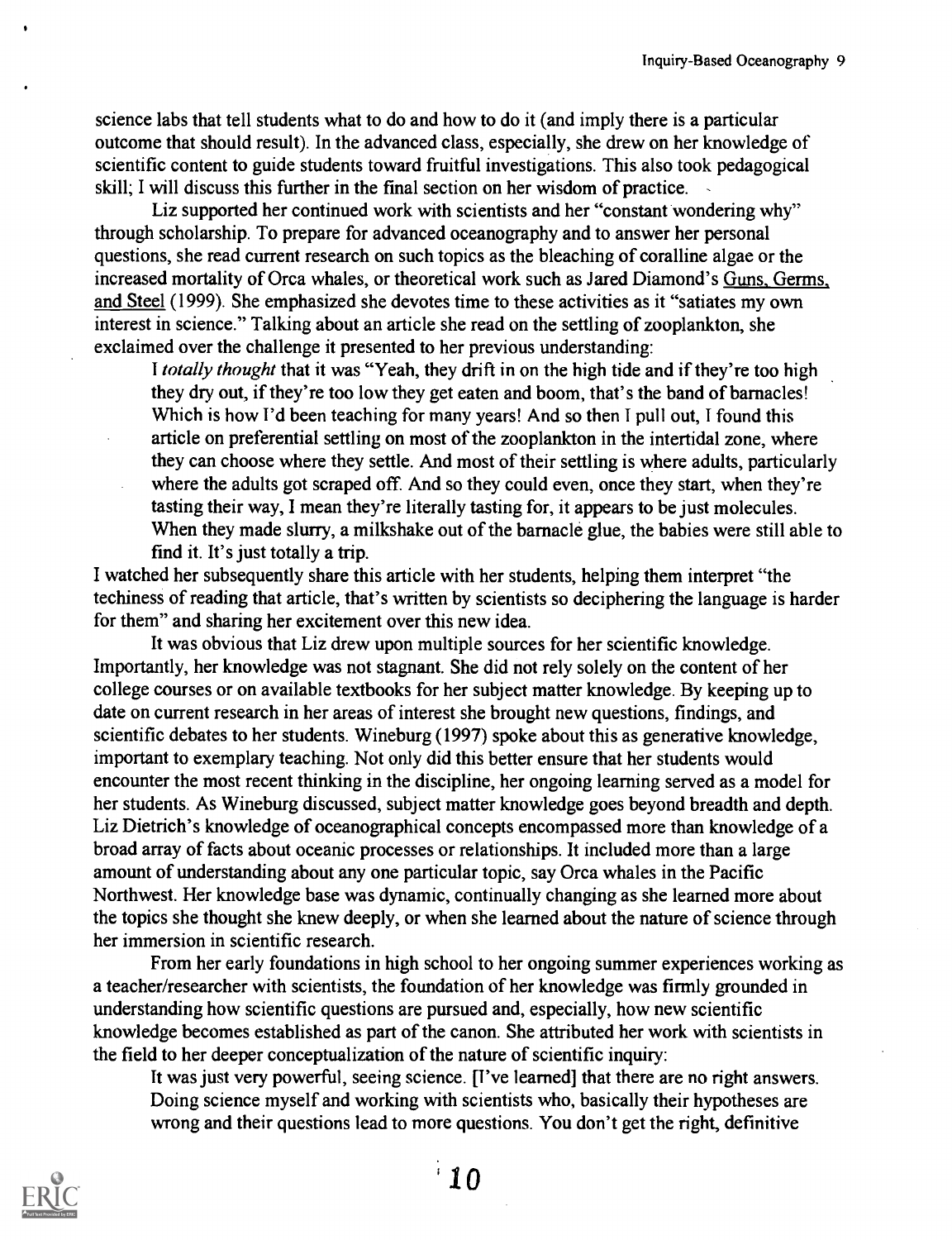answer, you get more data. How you interpret it is where you go next. [Science is] a way of posing questions. I look at it not as answers but more questions. And then it's a strategy to try and answer those questions.

Her ongoing association with research scientists contributed to her understanding of the nature of science:

I think that there are some scientists who are very entrenched in their beliefs. I mean, you look at Alfred Wegener, for example, going against the current accepted theory can take a while. So, as open as they seem, they are as entrenched as what they believe. So, being with the U in this deep sea/potential life originating at vents, as opposed to the shallow seas, it's very hotly contested right now among the scientific community. And so it was interesting to read some of the literature on that hotly debated topic.

She realized the political and economic ramifications on scientific research:

The way science is funded . . . it is very competitive and I don't think that you get the best outcomes of science. Because they don't have time to do it. They have to write grants to get money to do the project, but then they very rarely have time to look at the actual data. They get so much data, but they don't have time, and then they have to publish again in order to get the money so they can fund their research. It's a vicious cycle.

Her epistemology reflected many elements of a non-naïve (Ryan & Aikenhead, 1992, p. 561) conception about the nature of science. As reflected in the above examples, she held an authentic basis for understanding how scientific hypotheses and theories are constructed and the social process of consensus making through peer review. Based particularly on her work with scientists studying deep sea vents, she understood the tentative and often paradigm-bound characteristics of scientific knowledge.

Her knowledge of the discipline included extensive and continually growing subject matter knowledge, as well as a well-developed understanding of the nature of science. She stated her goals for her students were for them to learn something about cause and effect, relationships, and processes in the marine environment; to use their own empirical data and also the prior work of others to inform their interpretations and conclusions; and to develop a wondering attitude toward the natural world. From these it can be inferred that she understands how scientific knowledge is qualified; for example, a recognition that scientific propositions emerge from probabilities rather than uncovered truths, and that the paradigm under which one works shapes the interpretations one makes (Kuhn, 1970; Ziman, 2000). She realized that science is used to answer particular kinds of questions, that there are limitations to science — "the answers aren't out there waiting to be discovered"—and that science involves interpretations based upon data, past understandings, and social negotiation and values.

Knowledge on teaching and learning. Understanding how Liz's pedagogical knowledge evolved over her twelve years of teaching illuminates the difficulties teachers may face when trying to shift to inquiry-based teaching. Liz admitted that as a "rookie teacher I did what 1 would call cookbook labs" from the textbook. Her college professors, to a large extent, modeled this type of teaching. She described how her college science experiences did not serve her well as an example for science pedagogy:

Doing your science as an undergraduate and then having to teach it—I still don't think you have the connection. By the time you figure out how to be a good teacher the science that you did is four years old. And you never really did it . . . it was always something

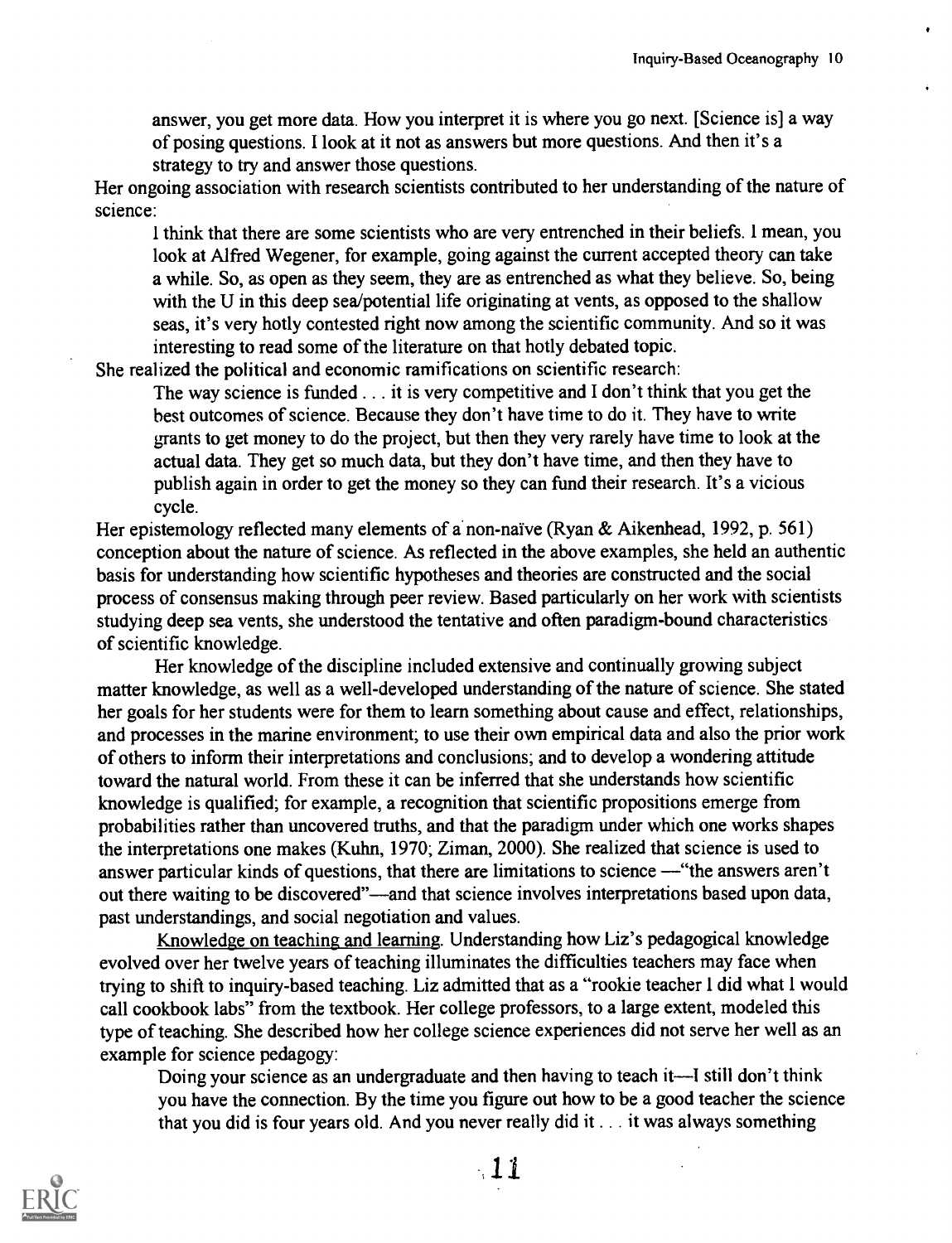somebody handed to me to do. You know, we have this outcome that we had to achieve. And there was a right or wrong answer. So even undergraduate science was very much science in a box.

Strong role models did exist in her learning experiences. These provided an enduring image for Liz's conceptualization of good science teaching that facilitated her gradual shift to an inquiry-based approach. One of her high school science teachers structured an experiential approach to science education to which she often referred:

1 loved [chemistry] in high school. Particularly the biochemistry, because it was so-I'm very much an experiential learner and I like the hands-on. In biochemistry, we made, in studying all our chemical equations, we made aspirin, we made nylon, we made pheromones, we made alcohol. And so, in order to do that you totally had to understand the equations, but it was never just the equations like kids are expected to memorize in some classes.

University chemistry undermined her confidence in herself, and reinforced her appreciation of an experiential approach:

Chemistry was so daunting. I had to keep taking Spanish to counteract the Cs I would get in the chemistry and then I'd 4.0 Spanish so I could keep my grade point. So, I really questioned one, had I been misled, and two, you know, your confidence, I think. But I knew, end result, that that's what I wanted to do in real life, that I had to get through these weeding out classes, I mean that's what they called them, "weeding out classes" for engineers and doctors. . . . I mean I liked it [science], but I didn't like that. . . . It didn't connect to me, it didn't make sense that I had to listen to this disconnected lecture and read something totally unrelated, and then regurgitate that on a test, but never knowing which were the most important facts.

Then, in her junior year at college, Liz experienced another "phenomenal, phenomenal educator. He just made marine biology come alive!" This teacher took science back "out of the box" and immersed her in investigating ideas and phenomena. He reinforced her early conception of effective science teaching and impacted the evolution of her teaching career.

Even while teaching in a very traditional form during her first job, she continued to explore this experiential approach to teaching and learning in her work at the marine science center. She described this experience as "paramount in my evolution as an educator. One of the amazing directors would always ask 'why do you think that is?' and was the first person in charge that got you questioning, thinking. And leaving you in control." She explained how her co-instructors influenced her ideas about teaching and the use of questioning and inquiry:

Why I give the science center such a powerful point in my life is that most of teaching is very isolated, but that place was very open. We planned together, there were three of us teaching. . . . And [another teacher], I would say maybe she guided us to asking a question, you know, an open-ended question with just the kids dialoguing about it. And then how to solve it.

Based on her memories of what she refers to as "experiential learning" and the excitement she found at the marine science center in using questions and discourse to explore scientific concepts, Liz began to seek ways to change her pedagogy. She considered her facilitation of classroom discussions centered around important questions to be some of the most important knowledge she held. She said that "knowing how to ask a question is one of the most valuable tools . . . You know, how do you facilitate a discussion." Using questions to get



 $\mathcal{L}^{(1)}$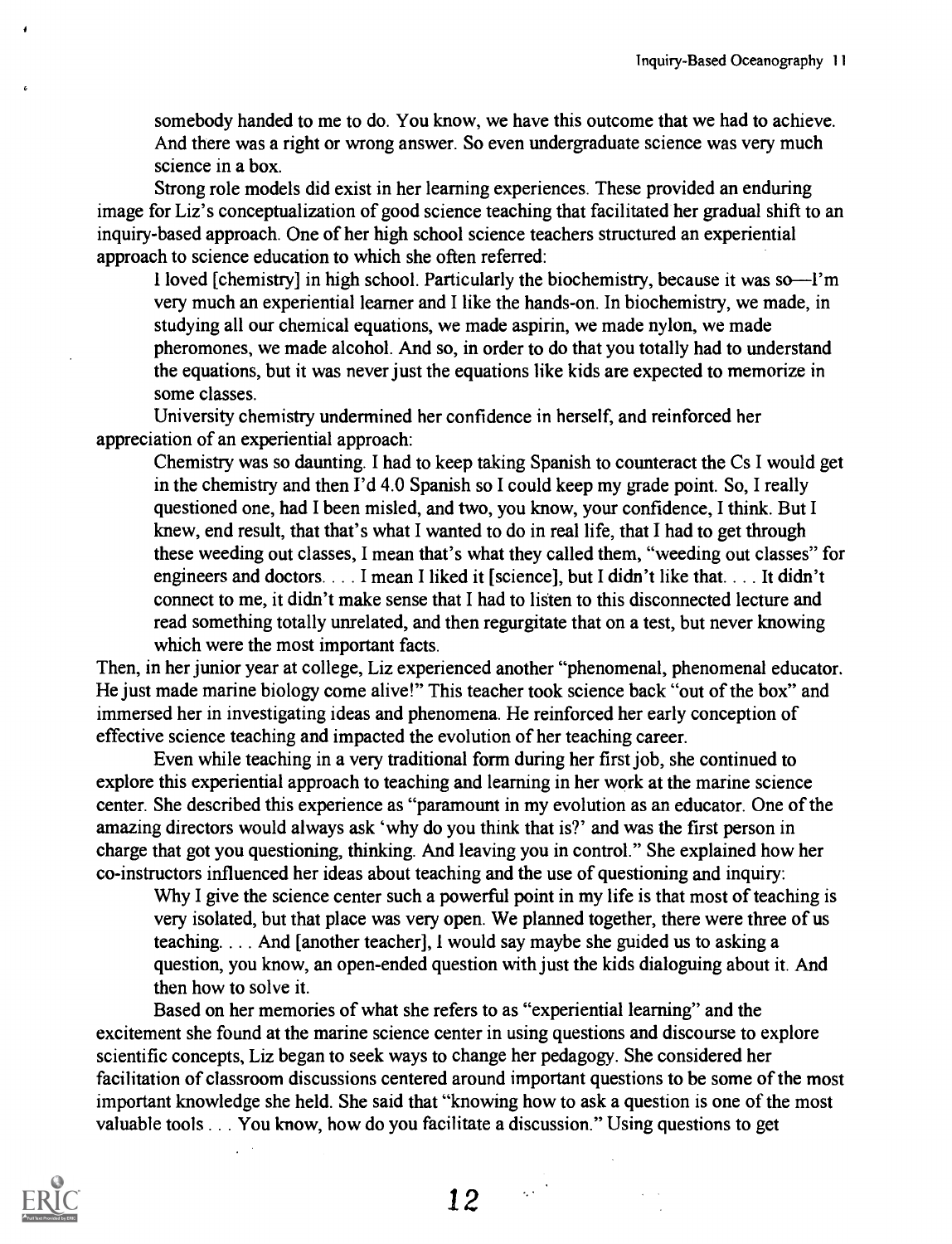students to think about cause and effect relationships, or to problem-solve ways to get the data pertinent to their own questions was very typical in both her regular and advanced classes. Even in the regular class, where many students had very little initial interest in oceanography or science, students would find themselves engaged in a problem-solving discourse where they were leading the direction of the conversation. Much of the discourse in her advanced oceanography classes, especially, centered on students' questions, and involved students talking to students and the teacher, rather than the traditional "teacher question-student response-teacher evaluation" pattern seen so often in classrooms (Lemke, 1993). Through this involvement in a scientific discourse situated in authentic problem solving, Liz sought to immerse her students in a community of practice to help them understand scientific content as well as how science is done.

This was important to Liz, as she believed that "regardless of whether or not you go into science as a career, science is for everyone." She was clear in her belief that the learning experiences she provided were useful for all her students:

The questioning, the problem-solving, the thinking will carry over. I mean, the whole thing I give them on their outline the first day is if you can communicate effectively, both written and orally, if you can analyze a problem, work together and come up with an answer, you're going to be successful, regardless of what you go on in, be it business or science.

As we will see in the next section, Liz's extensive disciplinary understanding, her pedagogical strategies, and her belief that all her students can find personal value in learning science came together to provide rich and engaging learning experiences for the students in her oceanography classes.

Transformation of Her Knowledge Base for Effective Science Teaching and Learning

Shulman's (1986) third question about teacher knowledge asks how new and old knowledge is combined to form a new knowledge base, a wisdom of practice. Having a welldeveloped understanding of the scientific discipline she taught and understanding the nature of science did not ensure that Ms. Dietrich would be able to teach this to her students. While her vision of good science teaching, based on her experiences as a learner, led her to create experiential courses that involved her students in active learning, decades of research demonstrate that hands-on science activities do not themselves guarantee student learning. A teacher must transform what she knows about science into appropriate classroom activities by selecting the information that is of most importance, choosing the best way to engage students in learning this (lecture? demonstrations? discovery?), determining how to represent ideas, and adapting these models and activities to her specific students' abilities and needs. Yet, a teacher's decisions do not always result in the expected student outcomes; as Wilson, Shulman, and Richert (1990) point out, sometimes it seems a teacher must know her subject matter in 150 different ways in order to reach all her students. Thus, reflection on what students are learning, whether they are building misconceptions or are unable to grasp the concept at hand, causes a teacher to revise or develop additional ways of representing the material and different means for engaging students in the ideas at hand. This pedagogical content knowledge is constructed and reconstructed through experience and new understandings.

Reflection on teaching effectiveness with respect to changing goals in science education can also create a need for transformation of instructional strategies or ways in which disciplinary

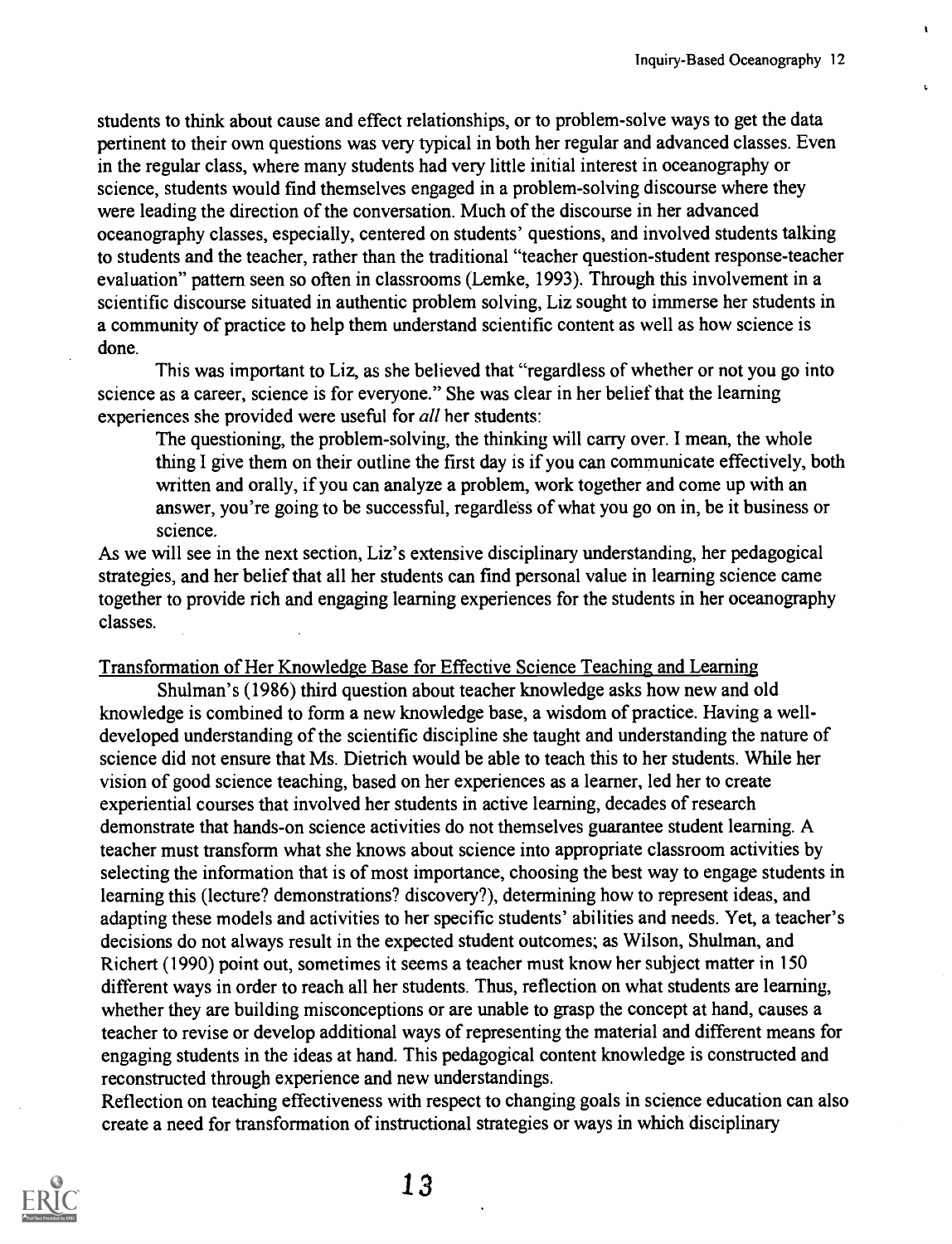knowledge is represented. Additionally, a teacher may need to transform past practices in light of new disciplinary understandings. As Liz learned more about the nature of scientific inquiry and knowledge, she saw inadequacies in her teaching. Liz wanted her students to learn more than scientific facts. She was quite concerned about students' conceptualizations of science:

I hated the fact that they're like "our data's wrong, we didn't get the right answer." And what really, here's what really springboarded me into this, is doing science myself and working with scientists who do science and who, basically, their hypotheses are wrong and their questions lead to more questions. You don't get the right, definitive answer, you get more data. And you data's your data and how you interpret it is where you go next. And so, really working with kids, working with scientists, was paramount for this. I mean, I've been working toward getting to experiential inquiry, but really that's what science is. That you design your own experiment, you build the materials you need to do your own experiment, you collect your data, and then you interpret it, and then you build something else.

Thus, she wanted to develop learning experiences that challenged her students to use questioning, analysis, and communication skills as well as build understanding of scientific principles and concepts. Liz felt that the critical thinking employed in scientific investigations would serve her students in many aspects of their lives.

In the following section, observational and interview data provide evidence that key to the effectiveness of Liz's teaching and her students' gains in scientific understanding was her ability to draw from her extensive scientific knowledge and pedagogical wisdom to engage them in authentic communities of scientific practice. I will show how she integrated her scientific and pedagogical knowledge into pedagogical content knowledge that included her use of probing questions and student discourse to help students construct their own knowledge. It will be seen that she continued to build her pedagogical content knowledge through reflection on her understanding of the nature of science and on her students' achievements in light of her goals for them.

An image of inquiry in oceanography. In order to understand how Liz transformed her teaching, from her early to her current practice, I will begin by describing the elements of inquiry observed in her regular and advanced classes. Her students were encouraged to make observations and, from these, generate questions for further investigation. Out of these questions, they learned to develop hypotheses that were testable, and to plan their own experiments to get data that would inform their ideas. They were encouraged to develop their own explanations and models from their evidence, and present these to an audience of their peers or, in advanced oceanography, an audience including scientists and other adults. While this sounds very similar to the so-called scientific method, in practice it was a creative process that challenged students to go beyond following directions to think for themselves, invent methods and equipment, access sources of information beyond a textbook, and employ critical thinking in order to analyze their data and represent it for others. As Liz Dietrich said:

So traditionally, teachers just say this is what we expect, this is what you should get. Instead of "your data's your data, how are you going to interpret it?" At the beginning of the year, my first semester oceanography kids are like "why won't you just tell us?" So my kids are going to get to the point where whenever I ask them, it's like "hypothesize why", and they're "so it's okay to be wrong?" I say "yes!" They're like "we can be wrong?" and it's like "yes, I expect you to be wrong because most hypotheses are."

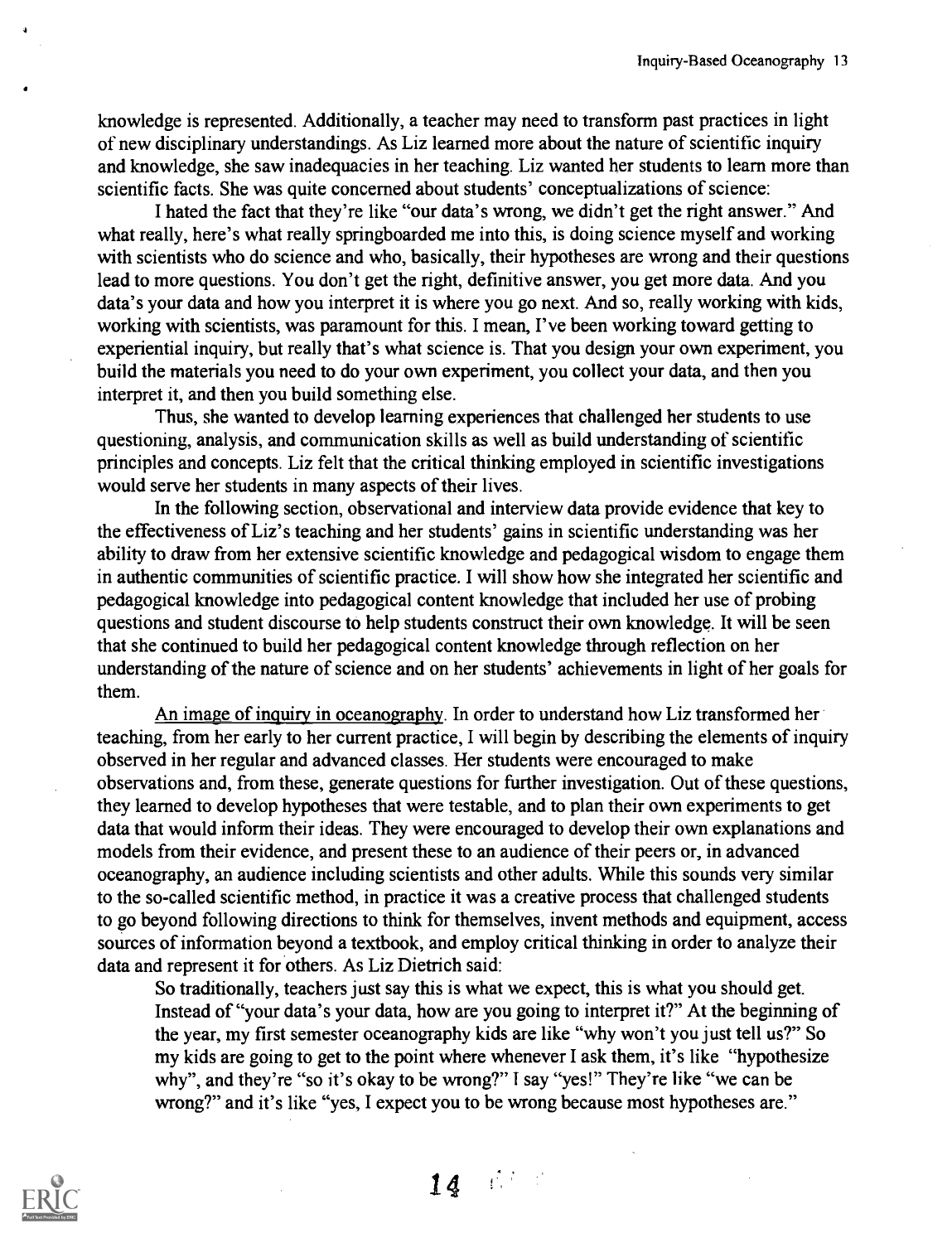As a result of this understanding that doing science does not mean finding right answers, Liz used probing questions to get her students to think about their own questions. This was very obvious during classroom observations. I asked students to talk about how they felt when Ms. Dietrich didn't answer their questions. Joel and Lacey, two advanced oceanography students explained what it means to them:

Joel: Ms. D is so good at never answering our questions with answers, but with more questions. This is good, I learn so much more, because I have to figure things out. Lacey: I think it's self motivation. All our classes should be like this. Because rather than being given a whole bunch of facts we don't care about, we want to find these things out and use them. This definitely makes a difference in my learning, because I might not remember the exact fact, but in the process I'll know how to figure things out when I need to.

Jill, a student in regular oceanography, replied in a similar fashion, saying:

This is so different from the science classes I've had recently, I haven't had a teacher like this since  $7<sup>th</sup>$  grade. She actually asks questions a lot, most of my other classes the teacher just lectures and you write it down, and I just zone out because you've heard it once and then you're seeing it again and you don't have to think. But she [Liz] asks questions, like about barnacle reproduction, that get you thinking, and then she usually gets to an answer somewhere down the road, but by then you've had time to think about it and I usually get to the answer myself.

Liz's use of probing questions and her engagement of students in authentic scientific discourse where ideas are voiced, supported with evidence, questioned and challenged by others was supported by her extensive disciplinary knowledge. Her teaching strategies helped motivate students to think about what they knew and what they needed to find out. This constant questioning of students to get them to verbalize their ideas was a powerful example of her pedagogical content knowledge, as the questions she asked were rooted in disciplinary knowledge.

Liz not only used questions herself, she encouraged students to formulate their own. One of Liz's goals for her students was that they would develop a curiosity about the natural world, a capacity and inclination to "wonder why" when faced with anomalies between what they thought they knew or understood and what they observed. In regular oceanography, students moved from common conceptualizations of barnacles as inert, sharp, white things on rocks to see them as living organisms responding to stimuli in their environment. In the advanced class, students moved from their general understanding that there are five significant elements to life in the intertidal zone (dessication, predation, reproduction, movement, nutrition) to a deep understanding of how a particular organism, say Hemigrapsis nudus, is adapted to these elements, or how a physical feature, such as the breaking waves on a particular shoreline, affects the substrate composition and therefore the distribution of organisms.

Students were encouraged to develop ways to investigate their questions. Liz assisted them, through engaging them in group conversations, in translating their multitude of questions into a testable hypothesis for which data collection would be possible. In this, she again drew on her subject matter knowledge to steer them toward non-trivial investigations. She provided multiple opportunities for data collection, ranging from experiments during which they collected quantitative data, to conversing with scientists she arranged to accompany them, to supporting them as they developed their own equipment to get the kind of data they wanted. For example,

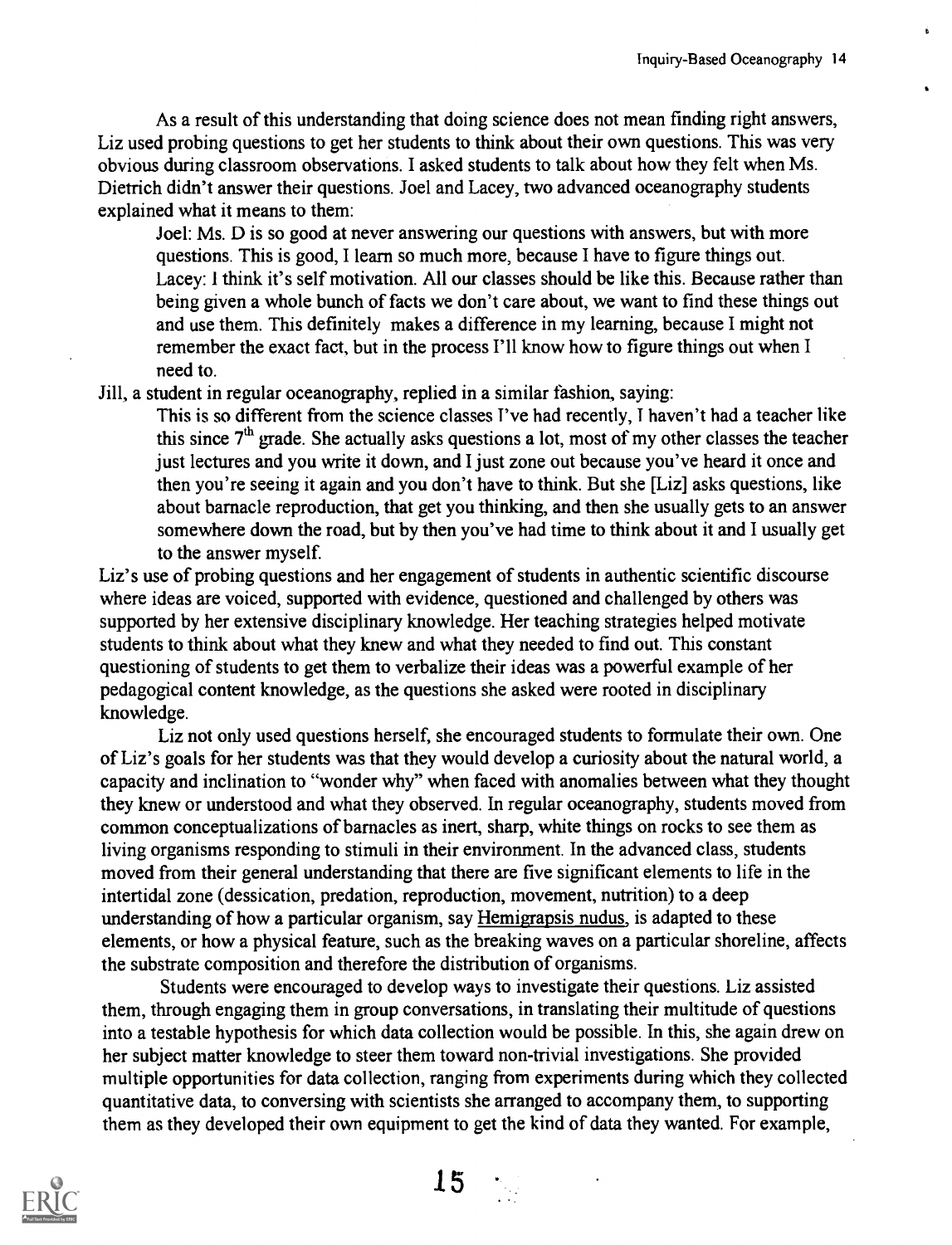one group invented a "centrifugal force plankton sorter" as a way to sort plankton according to size as they collected it in a swirling current. While this device wasn't very successful, the effort reflected information a visiting scientist had provided about the need to invent new equipment when working on cutting edge science in the deep ocean.

Groups' analyses and conclusions were always shared with the whole class. In regular oceanography this often took the form of class discussions. In advanced oceanography, each of their four major projects were presented as oral reports or poster presentations. The latter /modeled scientific conferences, where the research question, background research, data, and analysis are displayed on a poster and a short presentation is given. The audience, composed of students' peers as well as invited scientists and other adults, were encouraged to question the presenters' regarding any aspect of their work. In this way, Liz was providing students an authentic forum where they were the experts on their work, yet also continuing to learn in the process. As Pam, a student in advanced oceanography, told me:

When you're presenting stuff like that not everyone's going to remember the content that you tell them, so you have to, like show pictures and diagrams and creativity helps them remember, also. I guess it's a lot like learning, teaching, learning.

Overall, Liz attempted to involve them in a process of scientific inquiry authentic as possible in a school setting. These opportunities helped students develop understanding of both content and the nature of scientific work and knowledge.

Building a wisdom of practice. The teaching strategies Ms. Dietrich selected and refined over her years of teaching reflected her increased understanding of the nature of science, scientific inquiry, and learning in science. Whereas she began her career using "cookbook labs" and lectures, she came to understand that while she might be teaching scientific content, she wasn't providing her students opportunities to learn about the nature of scientific inquiry and scientific knowledge. She moved away from this approach in her teaching, saying, "I mean what are we teaching them when we use cookbook labs? We teach them how to follow directions, not to think, not to problem-solve." She realized the difficulty students' had with learning in a different way, and employed pedagogical reasoning integrated with her understanding of scientific inquiry to help them:

So, the hardest part is them coming up with their own question. So I really, and I think I have to work on guiding them even more to the question and then how to, for one, pose the question, and then two, what information is, what kind of information do they need to help solve their question or solve their problem.

Contrasting her epistemology of science with what often happens in science classes—the emphasis on following directions, getting the right answer, memorizing vocabulary, and regurgitating facts—she explained that the "cookbook science" so often implemented in schools doesn't build the problem-solving skills required for "figuring out why." This recognition emerged over her twelve years of teaching as she continually reflected on her students' accomplishments in her courses. It caused her to transform lessons she and others had previously developed at the marine science center:

I did [in my early years of teaching] many of the things I do now, but there was a lab sheet that gave them the directions, you know, "count the number of times the cirri comes out in a minute." You know, "do this three times, take the average." Whereas now that would be "well, what should we measure, is there something we could measure?" And they're like "we could count the number of food particles, we could find out how

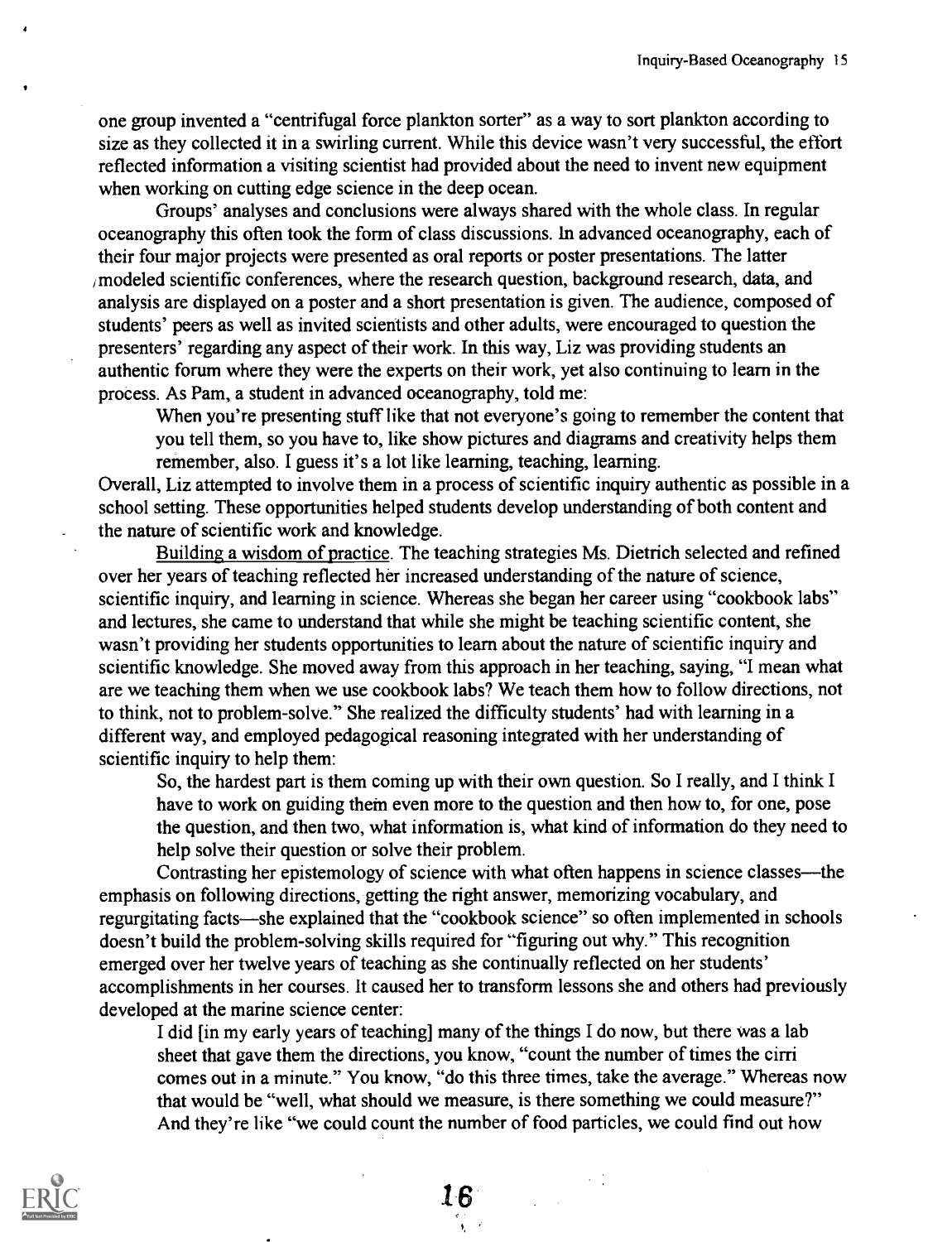much plankton is in the water before and we can measure how much plankton is in the water after." Now I ask them "How?" "What might be an easier way?" Now the kids advance ideas like "what if I timed how long these came out?"

Liz attributed her pedagogical shift from "cookbook labs" to inquiry-based investigations to her wisdom of practice—what she called her "maturity, once you see what works or what doesn't work." She said this change "involved my role as a facilitator, or my ability to give up, I don't want to say the power in the classroom, but to give up the control in the classroom. To allow them to do it." "Doing it" referred to thinking and speaking as well as putting their hands on materials. She wanted students to actively use scientific language and ways of thinking about phenomena rather than passively follow textbook instructions. In regular oceanography she started them off the first week with the question "what is the most successful intertidal organism?" This began a series of observations and experiments with oysters, barnacles, and shore crabs. Students were directed to observe barnacles in a beaker of water, develop hypotheses based on these, and design a series of tests to ultimately determine what their natural environment is like and why barnacles are so successful in that environment. Over the next two days students moved from comments like "oh wow, see that little crack, and that black thing comes out" to "yesterday we noticed the cirri on the bottom were going slower than those on the top. Then when we flipped the clump [of barnacles] over, those on top were faster. Our hypothesis is it's either light or pressure. We'll test both."

Liz set up this five day investigation to be student-directed, within the parameters she presented: collect initial data on your control, make inferences based on observations, formulate an hypothesis and an experiment to test it, collect qualitative and quantitative data, develop some conclusions and support these with evidence. As she roamed the class and responded to students' questions, she modeled the use of scientific language as well as process, as in this exchange:

Student: Should we try to get the same barnacles as yesterday?

Ms. Dietrich: That would be great, it's one way to rule out some experimental error. Student: [as he looks down into the beaker of barnacle-encrusted rocks] Look at this, Ms. D. What do you think this guy [barnacle] is looking for?

Ms. Dietrich: Well, what do you think?

Student: I don't know, don't you?

Ms. Dietrich: Well, we can hypothesize. [and she went on to question the student about why the barnacle might be extending its "feathery things" into the water.

In this conversation she introduced the idea of experimental error as a concept connected to the student's own actions. As well, she used "hypothesize" in context, again directly related to the student's question and interest. Hypothesizing became an action the student engaged in, rather than merely a word set down in a lab report. Through this sort of discourse at the beginning and end of class and with individuals and lab groups, Liz provided access information that would help them in their investigation and would build an understanding of how scientific work is done. By using scientific terminology in context during these conversations she provided opportunities for them to hear how specific terms are used, like experimental error, to learn scientific names for things, such as barnacle cirri (the "black thing" that emerges from the barnacle's shell), and to practice using these terms and practices themselves.

Based on her evaluation of what her former students learned through "cookbook labs" and what they learned through this type of guided inquiry, Liz shifted her original lecture/lab approach to science teaching to a more inquiry-based pedagogy. She taught her students to ask

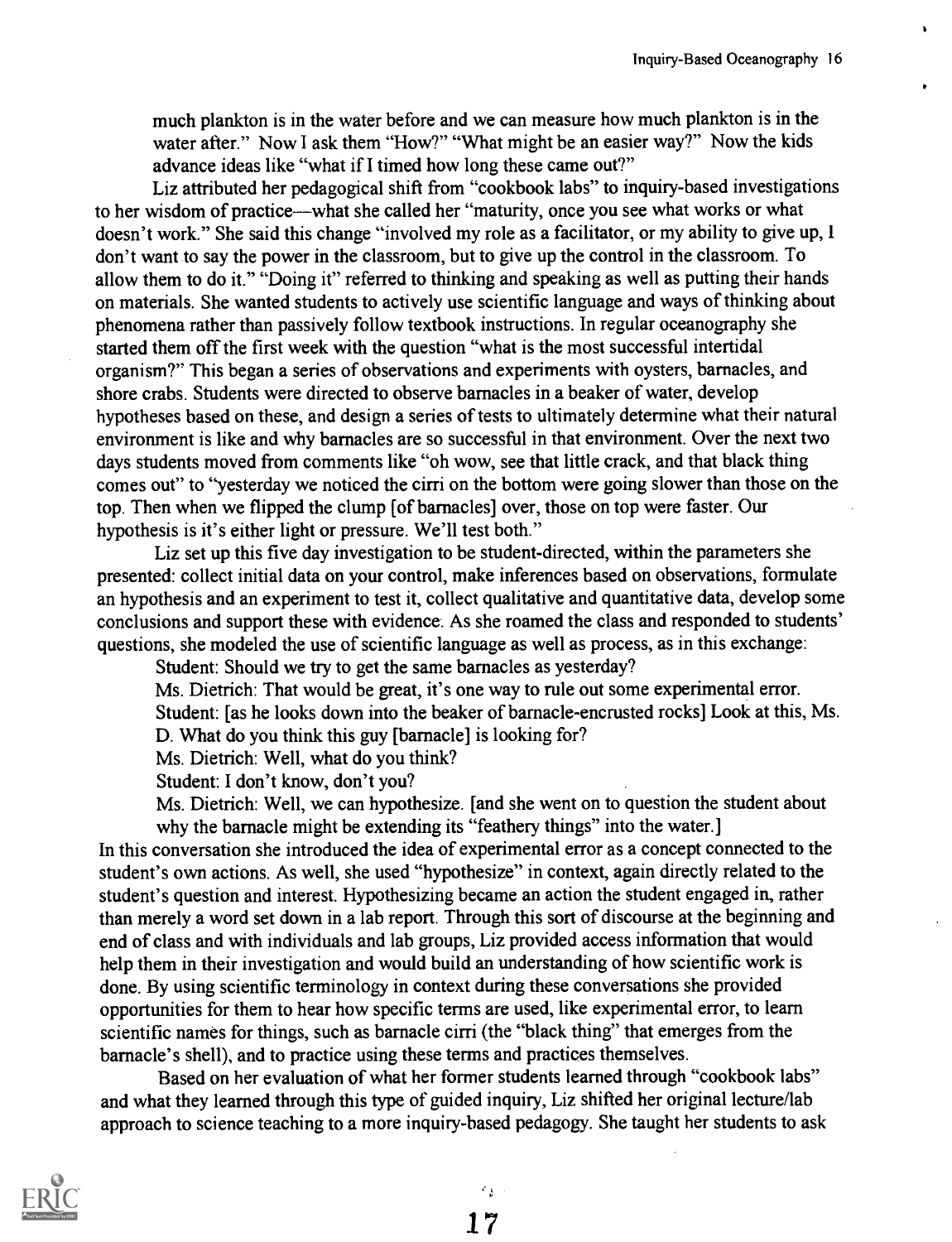questions rather than ask her for correct answers. In the barnacle investigation she asked them for their observations, then used probing questions such as "why do you think that is?" rather than merely provide factual answers. She reported:

So I never, we never answer the question "what are the barnacle cirri doing?" because by the time they've done it I don't have to. They don't need a right or a wrong answer. And

they have enough evidence before them that they can figure it out on their own. In the end, the students were still somewhat sloppy in their procedures. Liz reported that "they were taking three different barnacles for three trials, rather than one barnacle for three trials." They were still using colloquial terms more frequently than scientific, and they had mixed success in using evidence to support their claims. But this was only the first week of many opportunities to design and carry out experiments, and to think carefully about what it means to use data to support a conclusion and to learn scientific content and processes in the context of pursuing their own questions.

In advanced oceanography, Liz extended the knowledge and inquiry skills built in the introductory class. She reflected on the achievements of her students and sought ways to make their experiences and their results more authentic. One of her main concerns in advanced oceanography was that the students did not collect enough data to make valid conclusions. Upon realizing this, she enlisted the help of the statistics class. Students in advanced oceanography teamed up with students in statistics, who ran statistical tests on the data. Students then better understood what kind of research effort was needed in order to be able to make conclusions from their data. Further pondering the students' lack of data and therefore limited ability to draw conclusions, Liz considered restructuring the procedures in advanced oceanography.

I realized that I want a theme for Advanced that goes through every field site. I want their questions to evolve while they're getting the same data at every site. I want them to because our data's the weakest point. I tried to look at why their data is so weak. You know, they have five samples. So why do they only have five samples? Because of our time constraint. Having two days to design the project, go out and collect the data and come back. And so, I thought, okay, how can I help them have better questions before they go out? So that's when I thought of the idea of everyone doing the same project at the first field site. Say, these are the basic parameters of the intertidal zone, these are the criteria for how to collect scientific data, and these are the sheer numbers that are involved, of any sample size. You need to have significant data, I mean, that's what the stats kids told us, our data isn't significant. So how do we get more? And so everybody's starting on the same page, and then their question evolving at each site, but with similar data. I think this will allow us to get more significance. And probably help them a little bit in their overall understanding.

Overall, Liz wanted her students to understand scientific concepts such as tidal fluctuations, intertidal zonation, and ocean currents. She also believed it important that students learned to pose questions and determine "what kind of information they need to help solve their question or solve their problem." She explicitly recognized that more often than not there are no definitive answers or solutions to these questions and problems, that science doesn't imply a set of answers exist somewhere and a person must only be clever enough to unearth them. Instead, she hoped students learn that "your data is your data and how you interpret it is where you go next." She believed traditional science labs misled students as to what scientists do:

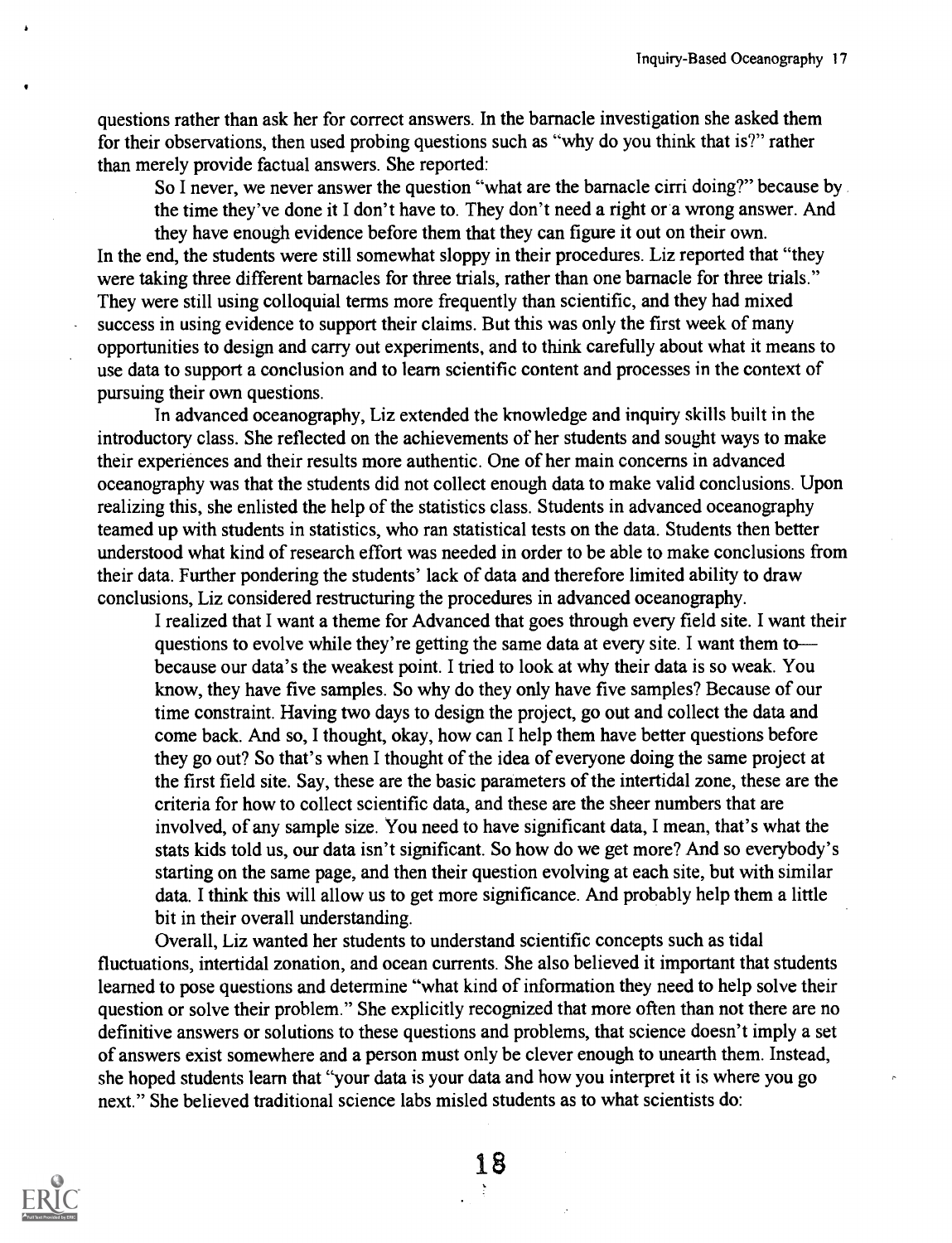I mean, if we refer to the cookbook labs, I mean there is an end result that they expect, that the kids expect to get. And what I try and do is, there's no end result, your data is your data, and then how you interpret it might be not even right or wrong. I mean, that's never a term that I use. You could have supported your data better, or you could have come up with another idea.

Students confirmed that they were learning differently in oceanography. Laura, an advanced oceanography student told me:

Biology, it was different because it's just like, you're told, you're like told everything, like you know, oh this works this way, and this works this way, study and take test, blah. And then like, with oceanography, like when we went out here, you know, and she just wants us to look around for stuff and ask questions and, to start us off with things, and just that question just hit me, it was just like, whoa, you know!

Through the sequence of learning activities described in the previous section, beginning with guided inquiry in regular oceanography and culminating in poster presentations on their own research in advanced, Liz assisted her students in learning that scientific assertions require evidence and that scientific knowledge is based on interpretations of empirical data, theoretically shaped, and ultimately limited by the researcher's time, tools, and knowledge. Liz wanted her students to learn the tenets of oceanography and also about how that knowledge was established and how it changes. Thus, Liz provided her students with opportunities to learn about basic oceanographic concepts through reading, talking, and conducting experiments. Understanding that a main purpose of science is to generate new knowledge for it's own sake, she engaged students in wondering about phenomena and posing questions to which possibly no one knew the answer. Pam, a student in the advanced class, commented, "Yeah, you can't even find this in books, you know when you're out there you see things that nobody has ever written about or maybe ever even found out before."

Liz's pedagogical decisions and actions evolved over time as she reflected on what her students were not learning through her use of cookbook labs and lectures, and as she developed a deeper understanding about how scientists do their work. This doesn't mean she never used lectures again; she understood that there is much in science that one needs to know in order to be able to pose questions and proceed with research. She realized that she couldn't teach all that her students should learn through inquiry. As such, she utilized other teaching strategies such as lectures and structured activities. The key to her wisdom of practice, to her ongoing refinement of how she involved her students in learning, was her own questioning of how her instructional strategies correlated with her students' learning and her goals for their accomplishments. These goals were solidly rooted in her knowledge about oceanography and about scientific research.

#### Conclusion and Implications

Liz Dietrich drew from her impressive knowledge base about oceanography and the nature of scientific inquiry to transform her traditional lecture and lab dependent teaching to an inquiry-based approach. Coming out of college with a B.S. in biology and years of experience in both "experiential" and traditional, lecture-based courses, she implemented the traditional model, yet felt uncomfortable with her approach. She saw the emphasis on memorization and the focus on right answers over understanding caused her students to develop misunderstandings about the nature of science. While she used hands-on labs, having students work with materials

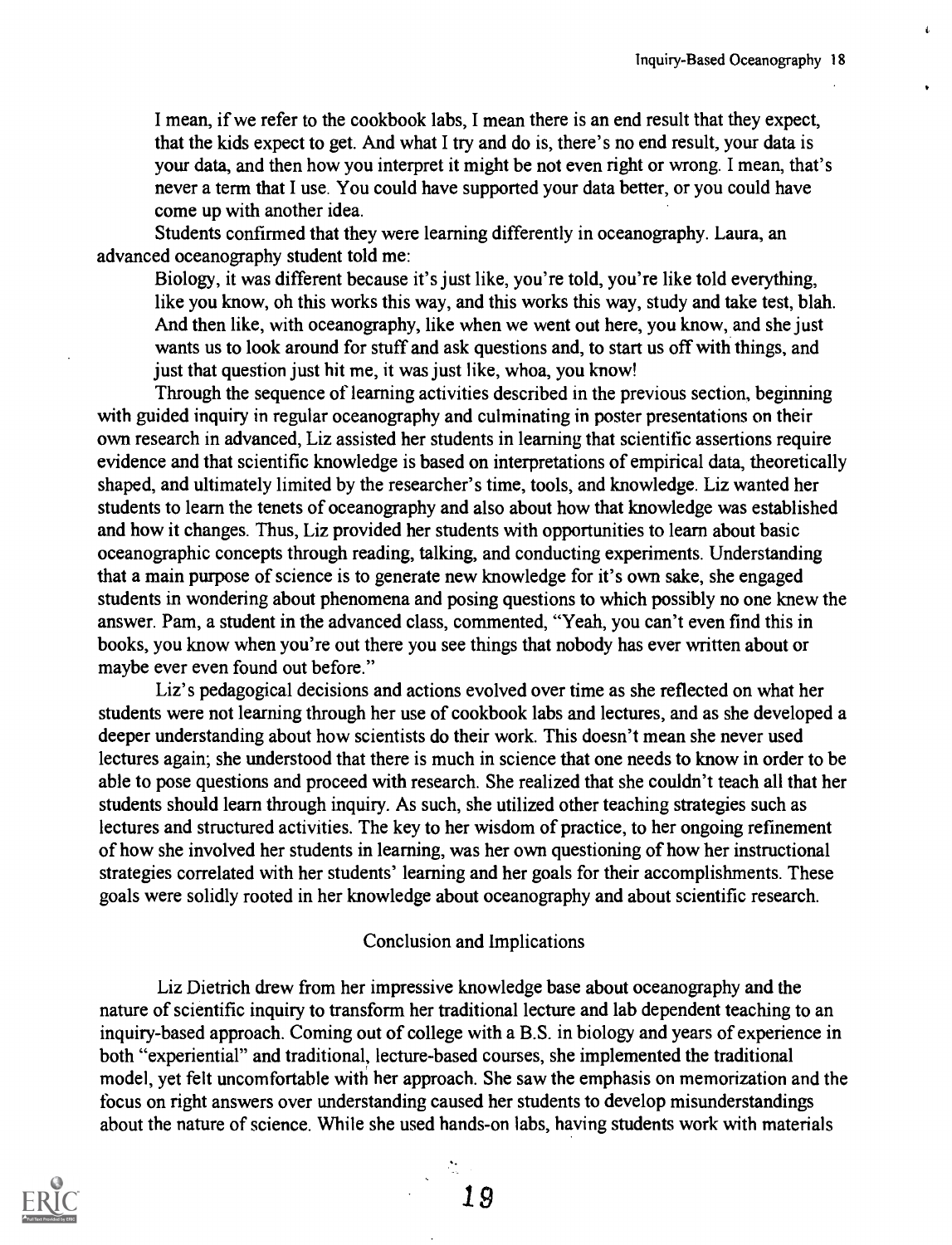as a way to facilitate conceptual understanding, she saw they were still concerned mainly with getting expected results rather than seeing their data as evidence to support scientific claims. Her growing understanding of the nature of science, developed through her interactions with scientists as they conducted their research, as well as her ever deepening knowledge of the substantive content of the discipline, and her reflection on what and how her students learned in the classroom and at the marine science center, motivated her to move away from the cookbook labs.

The portrait of inquiry in both the regular and advanced oceanography classrooms was more than a series of steps such as described by the traditional scientific method. Due to the way Liz Dietrich immersed students in doing and talking science, these students were learning more than scientific facts and concepts. She involved her students in an authentic community of scientific practice, where they learned and used scientific vocabulary and practices in the context of their genuine questions about natural phenomena. In this way, students learned about the nature of science, how scientific knowledge is established and defended, as well as about the body of established scientific knowledge that traditionally serves as the content of school science. Importantly, students were involved in "science in the making" (Latour, 1987). This moved them from the traditional school science model of verifying knowledge through the replication of others' experiments (which usually translates to following the directions to get a predetermined result) to one in which they undertook investigations to which there were no right answers. In this way, they had opportunities to construct a richer notion of science, involving an understanding of the nature of scientific knowledge.

While some studies have postulated that a teacher's content knowledge does not influence classroom practice (Lederman & Gess-Newsome, 1992), this study suggests that a rich understanding of oceanography and the nature of science substantially contributed to the teacher's effective adaptation of inquiry-based teaching. As well, translating her knowledge into practice required a pedagogical content knowledge enriched through her reflection on her practice as well as her knowledge base. This speaks to science teacher education and the experiences that might assist novice teachers shift from the traditional models most know well to an inquiry-based approach.

This study informs professional development for practicing teachers, as well. Many professional development programs isolate pedagogy from scientific practice or vice versa. The evolution of Liz Dietrich's wisdom of practice implies that teachers may need to undertake scientific inquiry themselves in order to bring authentic experiences and richer knowledge to their students. It also speaks to the role of reflection in transforming practice. Liz's experiences with research scientists were more than stories she related to her students. She developed an understanding of how scientists do their work, compared that to how and what her students learned in school, and found her practice of school science lacking. Her attempts to bring a more authentic practice into the classroom stemmed from an integration of her growing pedagogical and scientific understanding. In this way, Liz Dietrich's use of inquiry in oceanography can provide a model for integration of scientific inquiry and pedagogical inquiry in professional development. Her practice can also serve as inspiration, a portrait of possibility, for science teachers interested in transforming their practice to engage students in authentic communities of practice and enhance their understanding of scientific knowledge and inquiry.

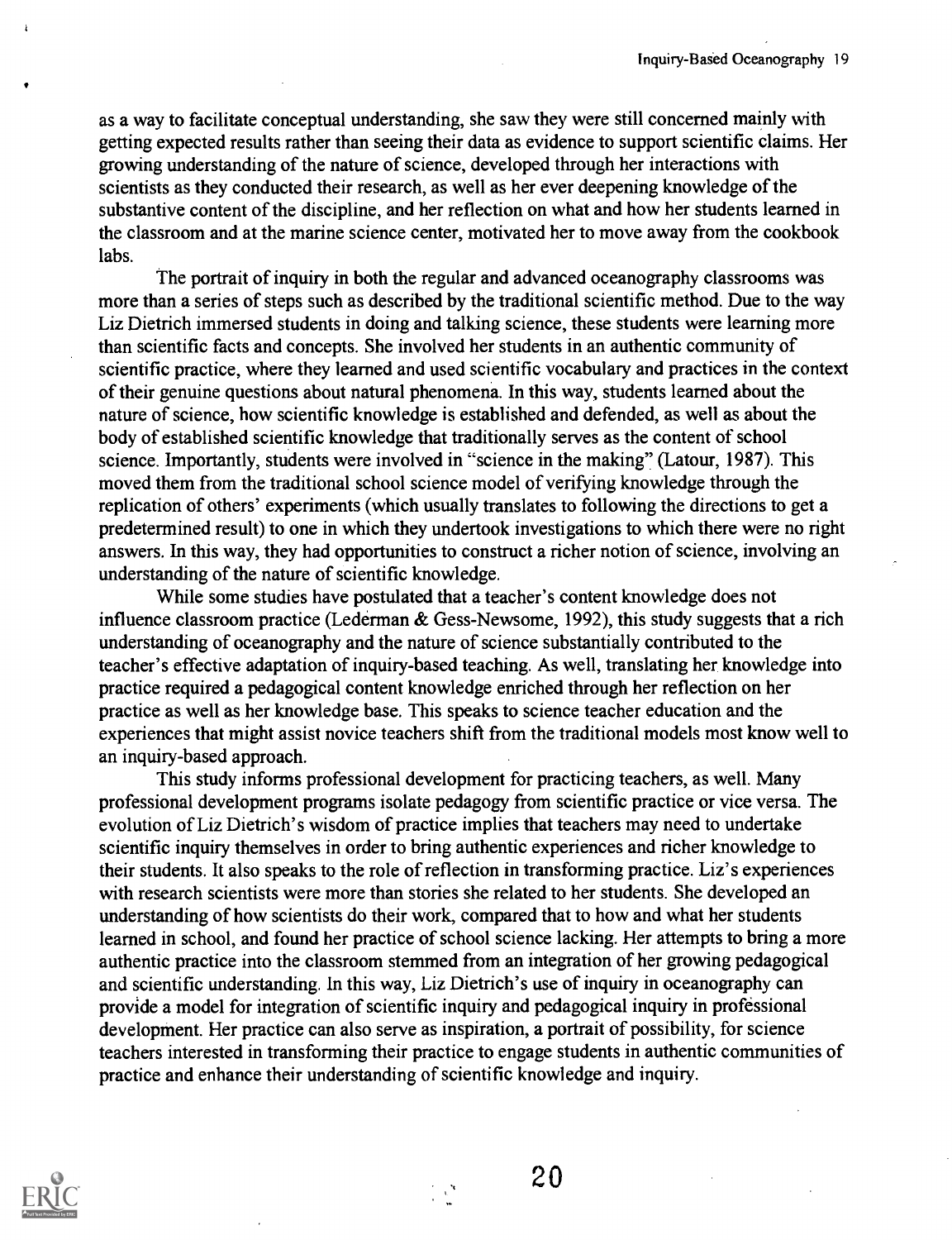#### References

Abd-El-Khalick, F., Bell, R. L., & Lederman, N. G. (1998). The nature of science and instructional practice: Making the unnatural natural. Science Education, 82(4), 417-436.

American Association for the Advancement of Science. (1990). Science for all Americans: Project 2061. New York: Oxford University Press.

Bybee, R. W. (2000). Teaching science as inquiry. In J. Minstrell & E. H. van Zee (Eds.), Inquiring into inquiry learning and teaching in science (pp. 20-46). Washington, D. C.: American Association for the Advancement of Science.

Creswell, J. W. (1998). Qualitative inquiry and research design: Choosing among five traditions. Thousand Oaks, CA: Sage.

Gallagher, J. J. (1991). Prospective and practicing secondary school science teachers' knowledge and beliefs about the philosophy of science. Science Education, 75(1), 121-133.

Grossman, P. L. (1991). Overcoming the apprenticeship of observation in teacher education coursework. Teaching and Teacher Education, 7, 345-357.

Holmlund Nelson, T. D. (2000, April, 2000). Teaching science for empowerment and understanding: Girls and advanced oceanography. Paper presented at the National Association for Research in Science Teaching, New Orleans, Louisiana.

Kuhn, T. S. (1970). The structure of scientific revolutions. Chicago: University of Chicago Press.

Latour, B. (1987). Science in action. Cambridge, MA: Harvard University Press.

Lederman, N. G., & Gess-Newsome, J. (1992). Do subject matter knowledge,

pedagogical knowledge, and pedagogical content knowledge constitute the ideal gas law of science teaching? Journal of Science Teacher Education, 3(1), 16-20.

Lemke, J. L. (1993). Talking science: Language, learning, and values. Norwood, New Jersey: Ablex Publishing Corporation.

Lortie, D. (1975). Schoolteacher: A sociological study. Chicago: University of Chicago Press.

Marx, R. W., Blumenfeld, P. C., Krajcik, J. S., & Soloway, E. (1997). Enacting projectbased science. The Elementary School Journal, 97(4), 341-358.

Miles, M. B., & Huberman, A. M. (1994). Qualitative data analysis: An expanded sourcebook (2nd edition ed.). Thousand Oaks, CA: Sage.

Minstrell, J., & van Zee, E. H. (Eds.). (2000). Inquiring into inquiry learning and teaching in science. Washington, D. C.: American Association for the Advancement of Science.

Moscovici, H., & Holmlund Nelson, T. (1998). Shifting from activitymania to inquiry. Science and Children, 35(4), 14-17, 40.

National Research Council. (1996). National science education standards. Washington, D. C.: National Academy Press.

National Research Council. (2000). Inquiry and the national science education standards: A guide for teaching and learning. Washington, D. C.: National Academy Press.

Palmquist, B. C., & Finley, F. N. (1997). Preservice teachers' view of the nature of science during a postbaccalaureate science teaching program. Journal of Research in Science Teaching, 34(6), 595-615.

Ryan, A. G., & Aikenhead, G. S. (1992). Students' preconceptions about the epistemology of science. Science Education, 76(6), 559-580.

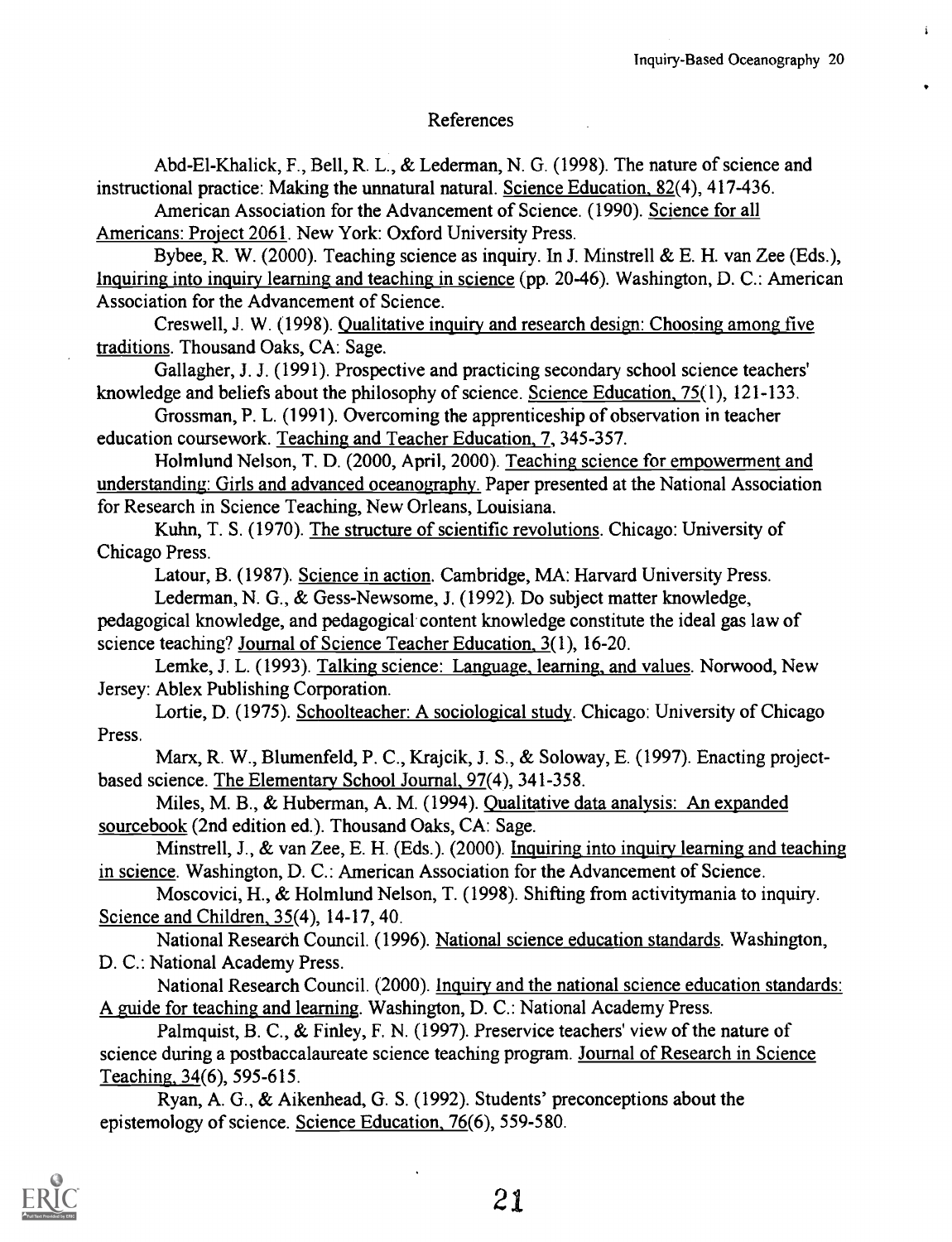Schon, D. A. (1983). The reflective practioner: How professionals think in action. New York: Basic Books.

 $\mathcal{L} = \{1, 2, \ldots \}$ 

Schwab, J. J. (1978). Science, curriculum, and liberal education. Chicago: University of Chicago Press.

Shapiro, B. L. (1996). A case study of change in elementary student teacher thinking during an independent investigation in science: Learning about the "face of science that does not yet know". Science Education, 80(5), 535-560.

Shulman, L. S. (1983). Autonomy and obligation: The remote control of teaching. In L. S. Shulman & G. Sykes (Eds.), Handbook of teaching and policy. New York: Longman.

Shulman, L. S. (1986). Those who understand: Knowledge growth in teaching. Educational Researcher, 15(2), 4-14.

Shulman, L. S. (1987). Knowledge and teaching: Foundations of the new reform. Harvard Educational Review, 57(1), 1-22.

Spradley, J. P. (1979). The ethnographic interview. New York: Holt, Rinehart, & Winston.

Sutman, F. X., Schmuckler, J. S., Priestley, H., & Priestley, W. J. (2000, April 29). The levels of inquiry matrix: Inquiry/discovery in laboratory-centered science instruction. Paper presented at the National Association for Research in Science Teaching, New Orleans, LA.

Wells, G. (1995). Language and the inquiry-oriented curriculum. Curriculum Inquiry, 25(3), 233-269.

Wilson, S. M., Shulman, L. S., & Richert, A. E. (1990). '150 different ways' of knowing: Representations of knowledge in teaching. In J. Calderhead (Ed.), Exploring teachers' thinking . Sussex, England: Holt, Rinehard, & Winston.

Wilson, S. M., & Wineburg, S. S. (1993). Wrinkles in time and place: Using performance assessments to understand the knowledge of history teachers. American Educational Research Journal, 30(4), 729-769.

Wineburg, S. (1997). Beyond "breadth and depth": Subject matter knowledge and assessment. Theory into Practice, 36(4), 255-261.

Zeichner, K. M., & Liston, D. P. (1996). Reflective teaching: An introduction. Mahwah, New Jersey: Lawrence Erlbaum.

Ziman, J. (2000). Real science: What it is, and what it means. Cambridge, U. K.: Cambridge University Press.

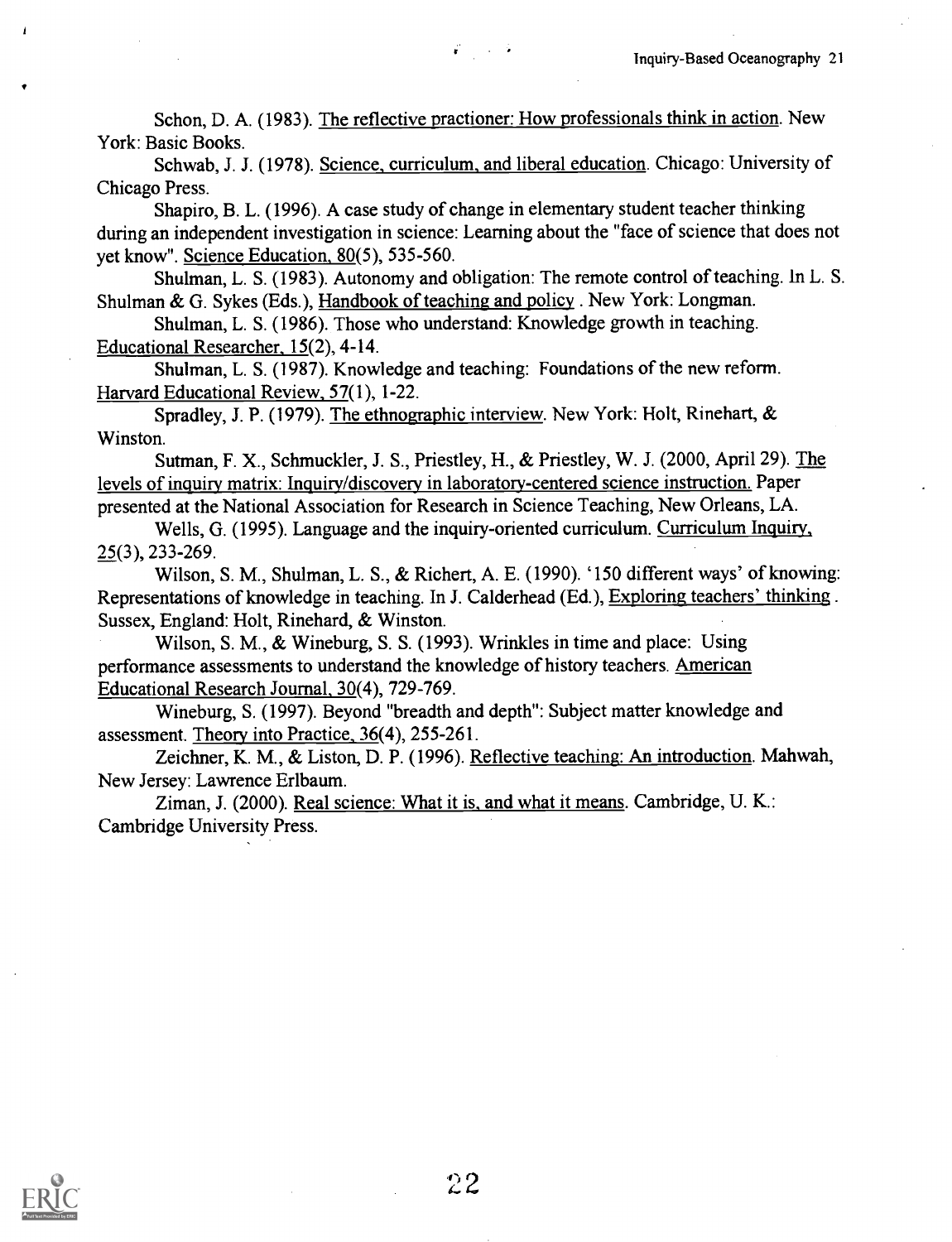

U.S. Department of Education

Office of Educational Research and Improvement (OERI) National Library of Education (NLE) Educational Resources Information Center (ERIC)



# REPRODUCTION RELEASE

(Specific Document)

#### I. DOCUMENT IDENTIFICATION:

| Title:<br>A Science Teacher's Wisclem of Practice in Teaching Inquiry-Based Oceanography |                          |
|------------------------------------------------------------------------------------------|--------------------------|
| Author(s): Tanyara Holmlund Nelson                                                       |                          |
| Corporate Source:                                                                        | <b>Publication Date:</b> |
|                                                                                          |                          |

## II. REPRODUCTION RELEASE:

In order to disseminate as widely as possible timely and significant materials of interest to the educational community, documents announced in the monthly abstract journal of the ERIC system, Resources in Education (RIE), are usually made available to users in microfiche, reproduced paper copy, and electronic media, and sold through the ERIC Document Reproduction Service (EDRS). Credit is given to the source of each document, and, if reproduction release is granted, one of the following notices is affixed to the document.

If permission is granted to reproduce and disseminate the identified document, please CHECK ONE of the following three options and sign at the bottom of the page.

| The sample sticker shown below will be<br>affixed to all Level 1 documents                                                                                       | The sample sticker shown below will be<br>affixed to all Level 2A documents                                                                                                                                                                                                                                                                                                                                                                                                     | The sample sticker shown below will be<br>affixed to all Level 2B documents                        |
|------------------------------------------------------------------------------------------------------------------------------------------------------------------|---------------------------------------------------------------------------------------------------------------------------------------------------------------------------------------------------------------------------------------------------------------------------------------------------------------------------------------------------------------------------------------------------------------------------------------------------------------------------------|----------------------------------------------------------------------------------------------------|
| PERMISSION TO REPRODUCE AND<br>DISSEMINATE THIS MATERIAL HAS<br><b>BEEN GRANTED BY</b>                                                                           | PERMISSION TO REPRODUCE AND<br>DISSEMINATE THIS MATERIAL IN<br>MICROFICHE, AND IN ELECTRONIC MEDIA<br>FOR ERIC COLLECTION SUBSCRIBERS ONLY,<br>HAS BEEN GRANTED BY                                                                                                                                                                                                                                                                                                              | PERMISSION TO REPRODUCE AND<br>DISSEMINATE THIS MATERIAL IN<br>MICROFICHE ONLY HAS BEEN GRANTED BY |
|                                                                                                                                                                  | TO THE EDUCATIONAL RESOURCES                                                                                                                                                                                                                                                                                                                                                                                                                                                    | TO THE EDUCATIONAL RESOURCES                                                                       |
| TO THE EDUCATIONAL RESOURCES<br><b>INFORMATION CENTER (ERIC)</b>                                                                                                 | <b>INFORMATION CENTER (ERIC)</b>                                                                                                                                                                                                                                                                                                                                                                                                                                                | <b>INFORMATION CENTER (ERIC)</b>                                                                   |
|                                                                                                                                                                  | 2A                                                                                                                                                                                                                                                                                                                                                                                                                                                                              | 2B                                                                                                 |
| Level 1                                                                                                                                                          | Level 2A                                                                                                                                                                                                                                                                                                                                                                                                                                                                        | Level 2B                                                                                           |
|                                                                                                                                                                  |                                                                                                                                                                                                                                                                                                                                                                                                                                                                                 |                                                                                                    |
|                                                                                                                                                                  |                                                                                                                                                                                                                                                                                                                                                                                                                                                                                 |                                                                                                    |
| Check here for Level 1 release, permitting<br>reproduction and dissemination in microfiche or other<br>ERIC archival media (e.g., electronic) and paper<br>copy. | Check here for Level 2A release, permitting<br>reproduction and dissemination in microfiche and in<br>electronic media for ERIC archival collection<br>subscribers only<br>Documents will be processed as indicated provided reproduction quality permits.<br>If permission to reproduce is granted, but no box is checked, documents will be processed at Level 1.                                                                                                             | Check here for Level 2B release, permitting<br>reproduction and dissemination in microfiche only   |
| to satisfy information needs of educators in response to discrete inquiries.<br>Sign<br>here, $\rightarrow$                                                      | I hereby grant to the Educational Resources Information Center (ERIC) nonexclusive permission to reproduce and disseminate this document<br>as indicated above. Reproduction from the ERIC microfiche or electronic media by persons other than ERIC employees and its system<br>contractors requires permission from the copyright holder. Exception is made for non-profit reproduction by libraries and other service agencies<br>Printed Name/Position/Title:<br>Telephone: | FAX <sup>-</sup>                                                                                   |
| dreanization/Address:<br>University of<br>nlease                                                                                                                 | $w$ askugton<br>E-Mail Address:<br>Educator<br><u>-tamarnel</u>                                                                                                                                                                                                                                                                                                                                                                                                                 | $360 - 568 - 027$<br>Date:                                                                         |
| Box.                                                                                                                                                             |                                                                                                                                                                                                                                                                                                                                                                                                                                                                                 | U.washington.edu<br>(over)                                                                         |
| $H_0$ we aflat                                                                                                                                                   |                                                                                                                                                                                                                                                                                                                                                                                                                                                                                 |                                                                                                    |